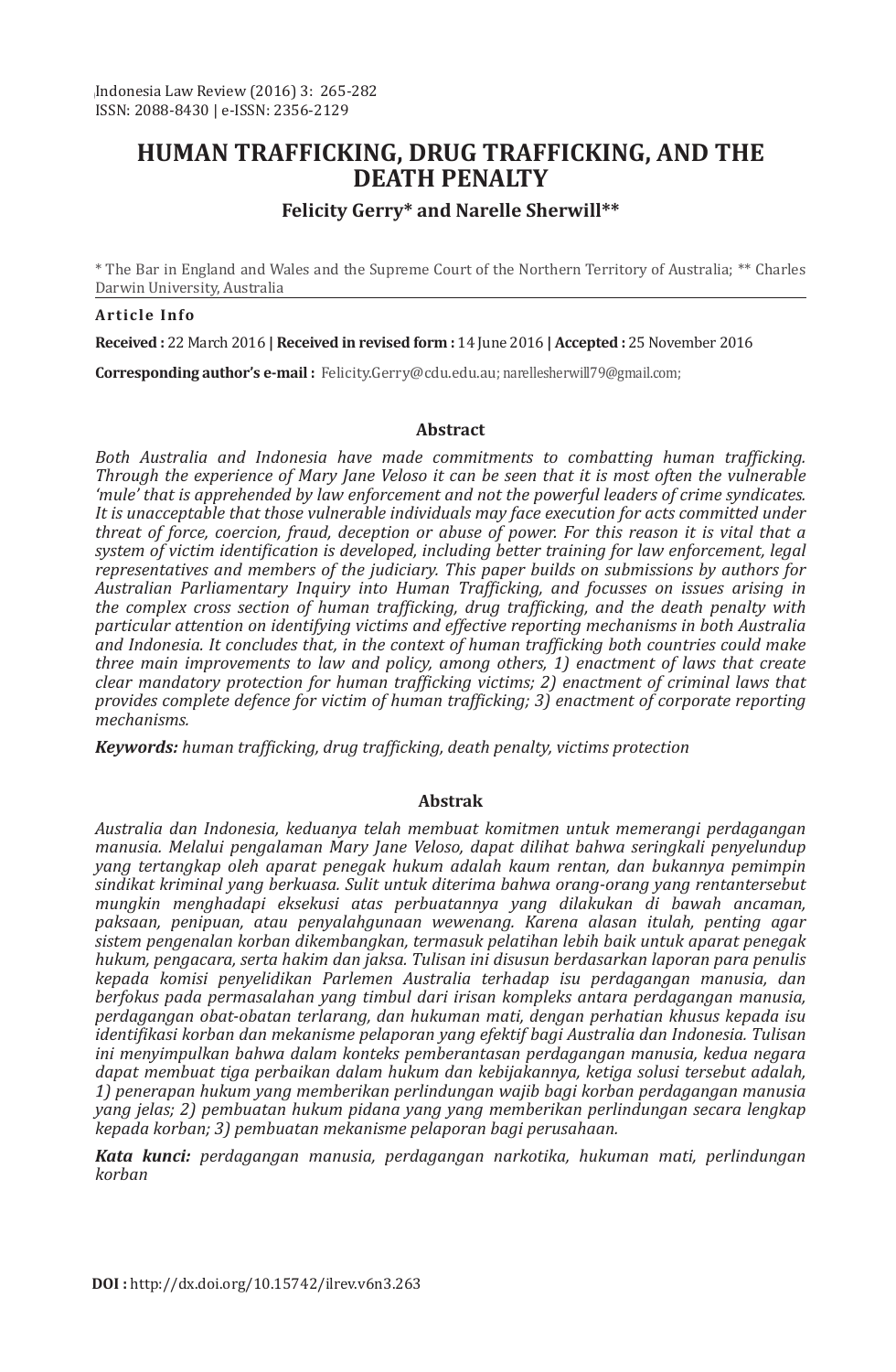#### **I. INTRODUCTION**

In March 2016, Australian Foreign Minister Julie Bishop announced a strategy on human trafficking and slavery to "counter this terrible trade in human beings" at a regional summit in Jakarta on people smuggling and transnational crime.<sup>1</sup> It follows the launch of an Australian national action plan to combat human trafficking and slavery in December 2014<sup>2</sup> and an Australian Parliamentary Inquiry into human trafficking in 2015/6<sup>3</sup> It also follows the failed Australian advocacy into the death penalty sentences for Australian citizens convicted of drug offences in Indonesia.<sup>4</sup> In April 2015, as those Australian citizens were executed, Filipina Mary Jane Veloso was reprieved. She had also been convicted of drug trafficking offences. However, she always maintained that she was deceived into carrying the drugs in a suitcase provided to her as part of her recruitment to work abroad. Shortly before she was due to be executed, human trafficking mechanisms were invoked by her lawyers in the Philippines<sup>5</sup>. She was reprieved temporarily after a public campaign about her human trafficking status and when her recruiters were arrested<sup>6</sup> in Manila which led to a high profile discussion between the Presidents of the two countries.<sup>7</sup> Her recruiters were charged with both human trafficking and illegal recruitment<sup>8</sup> and, at the time of writing, there is an ongoing trial involving Mary Jane Veloso and other complaints against the same recruiters in Manila. It has been reported that the Attorney General's office in Indonesia has said they would allow Mary Jane Veloso to submit a judicial review of her case, based on the on-going trial of her alleged human trafficker in the Philippines<sup>9</sup>. In October 2015, we made a submission to the Joint Standing Committee on Foreign Affairs, Defence and Trade on Australia's Advocacy for Abolition of the Death

<sup>1</sup> Sydney Morning Herald, "Migrant crisis: Australia to launch anti-human trafficking and slavery strategy," http://www.smh.com.au/world/migrant-crisis/migrant-crisis-australia-to-launch-antihuman-trafficking-and-slavery-strategy-20160321-gnnm3i#ixzz43bJcIGwv, accessed on February 22, 2016.

<sup>2</sup> Australia Attorney-General Department, "National action plan to combat human trafficking and slavery," https://www.ag.gov.au/CrimeAndCorruption/HumanTrafficking/Documents/Trafficking-NationalActionPlanToCombatHumanTraffickingAndSlavery2015-19.pdf, accessed on February 22, 2016

<sup>3</sup> Parliament of Australia, "Australian Parliamentary Inquiry into human trafficking," http://www.aph. gov.au/Parliamentary\_Business/Committees/Joint/Law\_Enforcement/Human\_trafficking, accessed on February 22, 2016.

<sup>4</sup> ABC News, "Bali Nine: Andrew Chan and Myuran Sukumaran executed by Indonesian firing squad," http://www.abc.net.au/news/2015-04-29/andrew-chan-and-myuran-sukumaran-executed/6426654, accessed on February 22, 2016.

<sup>5</sup> News.com,"Saving Mary Jane: Death-row mother's last-minute rescue was thanks to Darwin lawyer," http://www.news.com.au/lifestyle/real-life/true-stories/saving-mary-jane-deathrow-motherslastminute-rescue-was-thanks-to-darwin-lawyer/news-story/77c48306a13c99b3412499fe7b8042ac, accessed on February 22, 2016.

<sup>6</sup> Inquirer.net, "Court orders arrest of Mary Jane Veloso's recruiters," http://globalnation.inquirer. net/123100/court-orders-arrest-of-mary-jane-velosos-recruiters#ixzz43UVAgHVT, accessed on February 22, 2016.

<sup>7</sup> ABC News, "Mary Jane Veloso: Mother of Filipina spared from Indonesia firing squad hails 'miracle' reprieve," http://www.abc.net.au/news/2015-04-29/mary-jane-veloso-spared-from-indonesian-firingsquad/6429262, accessed on February 22, 2016.

<sup>8</sup> Rappler, "DOJ approves charges vs Mary Jane Veloso's recruiters," http://www.minibalita.com/ reader/4953/1/DOJ-approves-charges-vs-Mary-Jane-Veloso%2527s-recruiters, accessed on February 22, 2016.

<sup>9</sup> Sydney Morning Herald, "Economy 'more important' than executions: Indonesian Attorney General," http://www.smh.com.au/world/economy-more-important-than-executions-indonesian-attorney-general-20160113-gm51wm.html#ixzz43UU2I0J7, accessed on February 22, 2016.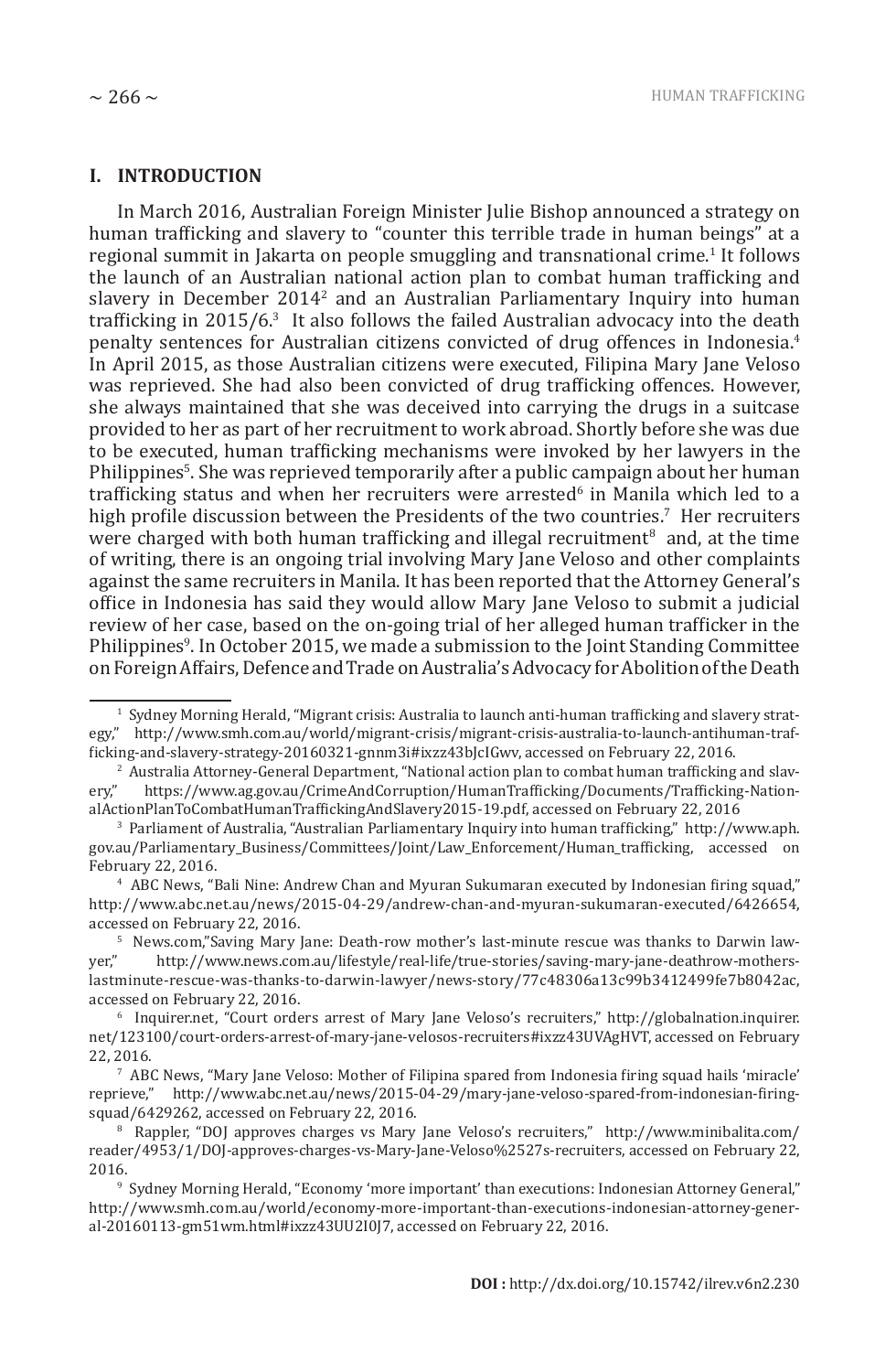Penalty. In February 2016, we made submissions to the Australian Parliamentary Inquiry into Human Trafficking. This paper builds on those submissions and focusses on issues arising in the complex cross section of human trafficking, drug trafficking, and the death penalty with particular attention on identifying victims and effective reporting mechanisms in both Australia and Indonesia. It concludes that, in the context of human trafficking both countries could make three main improvements to law and policy:

- 1. Enact laws that create clear mandatory protection mechanisms for victims of human trafficking;
- 2. Enact criminal laws providing a complete defence to any criminal charge when committed by a victim of human trafficking and because they were victimised within the meaning of the Trafficking protocol; and
- 3. Enact corporate reporting mechanisms in relation to slavery, forced labour and human trafficking, with an annual report to parliament.

Mary Jane Veloso's case in particular publicly highlights how identification of victims needs to be achieved through both criminal and employment law referral and reporting mechanisms in order for there to be confidence in any justice system that victims are properly protected and not unduly punished after acting under coercion, manipulation or deceit. It also highlights the need to focus on the commercial aspects of and illegal recruitment and trafficking to ensure that the organisers and controllers are targeted rather than their victims.

## **II. THE DEATH PENALTY**

There are currently 58 countries that retain the death penalty.<sup>10</sup> Amnesty International conducted a report in 2014 on the use of the death penalty and found that 22 countries had recorded executions in 2014, and that *at least* 607 executions had been carried out worldwide.<sup>11</sup> This represented a 22% decrease in the 2013 figure. The trend is definitely towards universal abolition. In 1977 only 16 countries had abolished the death penalty; by 1995 that had increased to 59 and at the end of 2014 that number stood at 98. The trend follows the *Universal Declaration of Human Rights* which provides that 'everyone has the right to life, liberty and security of person.<sup>'12</sup> This post World War II statement on the sanctity of life was later given legal force under the *International Covenant on Civil and Political Rights* (ICCPR) which seeks to limit the death penalty where it is still applied.

The ICCPR states that 'no one shall be arbitrarily deprived of his life;' that 'sentence of death may be imposed only for the most serious of crimes pursuant to a final judgement of a competent court;' and that 'anyone sentenced to death shall have the right to seek pardon or commutation.' Further, that 'sentence of death shall not be imposed for crimes committed by persons below eighteen years of age and shall

<sup>10</sup> Death Penalty Information Center, "Abolitionist and Retentionist Countries," http://www.deathpenaltyinfo.org/abolitionist-and-retentionist-countries, accessed on February 22, 2016/

<sup>&</sup>lt;sup>11</sup> Amnesty International, "Death Sentences and Executions in 2014 (1 April 2015)," https://www. amnesty.org/en/documents/act50/0001/2015/en/, accessed on February 22, 2016.

<sup>&</sup>lt;sup>12</sup> Universal Declaration of Human Rights, GA Res 217A (III) UN GAOR, 3rd sess, 183rd plen mtg, UN Doc A/810 (10 December 1948), art 3.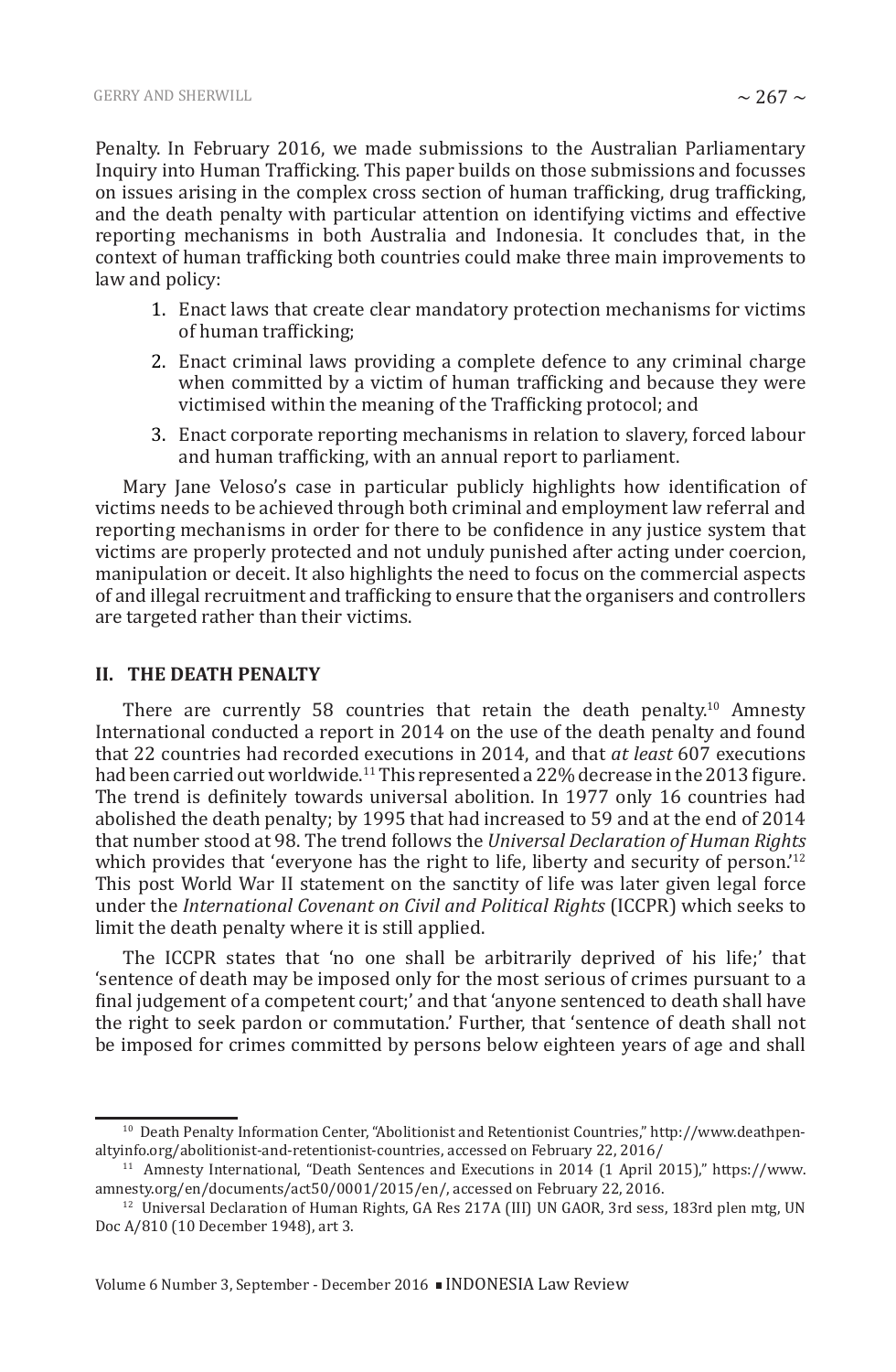not be carried out on pregnant women.'13 168 states are party to the ICCPR, an almost universal adoption. The second optional protocol to the ICCPR abolishes the death penalty entirely (with provision made for states to reserve serious wartime crimes of a military nature); and envisions that state parties will undertake an international commitment to abolish the death penalty. 81 states are party to the second optional protocol, including Australia. In addition to the ICCPR's express prohibition against execution for a crime committed when a person was under 18 years of age, the *U.N. Convention on the Rights of the Child*14 and the *American Convention on Human Rights*<sup>15</sup> also preclude the death penalty being imposed in such circumstances. The ban is so broadly accepted that it is considered a norm of customary international law.<sup>16</sup> In 1997 the U.N. High Commission for Human Rights approved a resolution that the 'abolition of the death penalty contributes to the enhancement of human dignity and to the progressive development of human rights.' Subsequent resolutions called for restriction of death eligible offences and for a moratorium on all executions (leading to abolition).<sup>17</sup>

The European Union has made abolition of the death penalty a precondition for entry into the Union, a move which has undoubtedly contributed to Russia's commutation of the sentences of over 700 people on death row and consideration of abolition legislation.<sup>18</sup> Poland, Yugoslavia, Serbia and Montenegro have all also voted to end the death penalty. Additionally, the member states of the Council of Europe have established Protocol 6 to the *European Convention of Human Rights* which calls for abolition, and the *American Convention on Human Rights* has added an optional protocol supporting an end to the use of the death penalty among its member states. As we move towards ASEAN integration, it is a move that can be considered given the differing approaches in the region.

The *Vienna Convention on Consular Relations* provides a framework for consular relations between independent countries. Article 36 provides for foreign nationals who are arrested or detained to be given notice 'without delay' of their right to have their embassy notified of that arrest so that they may receive consular advice and support. There are 177 state parties to this convention, however its use in practice is severely limited by the training of front line enforcement officers and their being made aware of the accused rights under it. Without this, many individuals on death row may make culturally inappropriate decisions regarding their case, with lethal consequences.19 Such dangers require a comprehensive framework in both death penalty reform and protection of human trafficking victims.

<sup>&</sup>lt;sup>13</sup> International Covenant on Civil and Political Rights (ICCPR), adopted by UN General Assembly resolution 2200A (XXI) of 16 December 1966, entry into force 23 March 1976, United Nations, Treaty Series, vol. 999.

<sup>14</sup> *Ibid.*, Article 37 (a).

<sup>15</sup> *Ibid.*, Article 4 (5).

<sup>&</sup>lt;sup>16</sup> Richard C. Dieter, "The Death Penalty and Human Rights: U.S. Death Penalty and International Law," Death Penalty Information Centre, http://www.deathpenaltyinfo.org/Oxfordpaper.pdf, accessed on 20 February 2016.

<sup>&</sup>lt;sup>17</sup> United Nations, High Commission for Human Rights. Second report of the Special Rapporteur on the situation of human rights in Burundi, E/CN.4/1997/12 (April 3, 1997).

<sup>&</sup>lt;sup>18</sup> Dieter, "The Death Penalty."

<sup>19</sup> Breard v. Greene, 140 L.Ed.2d 529.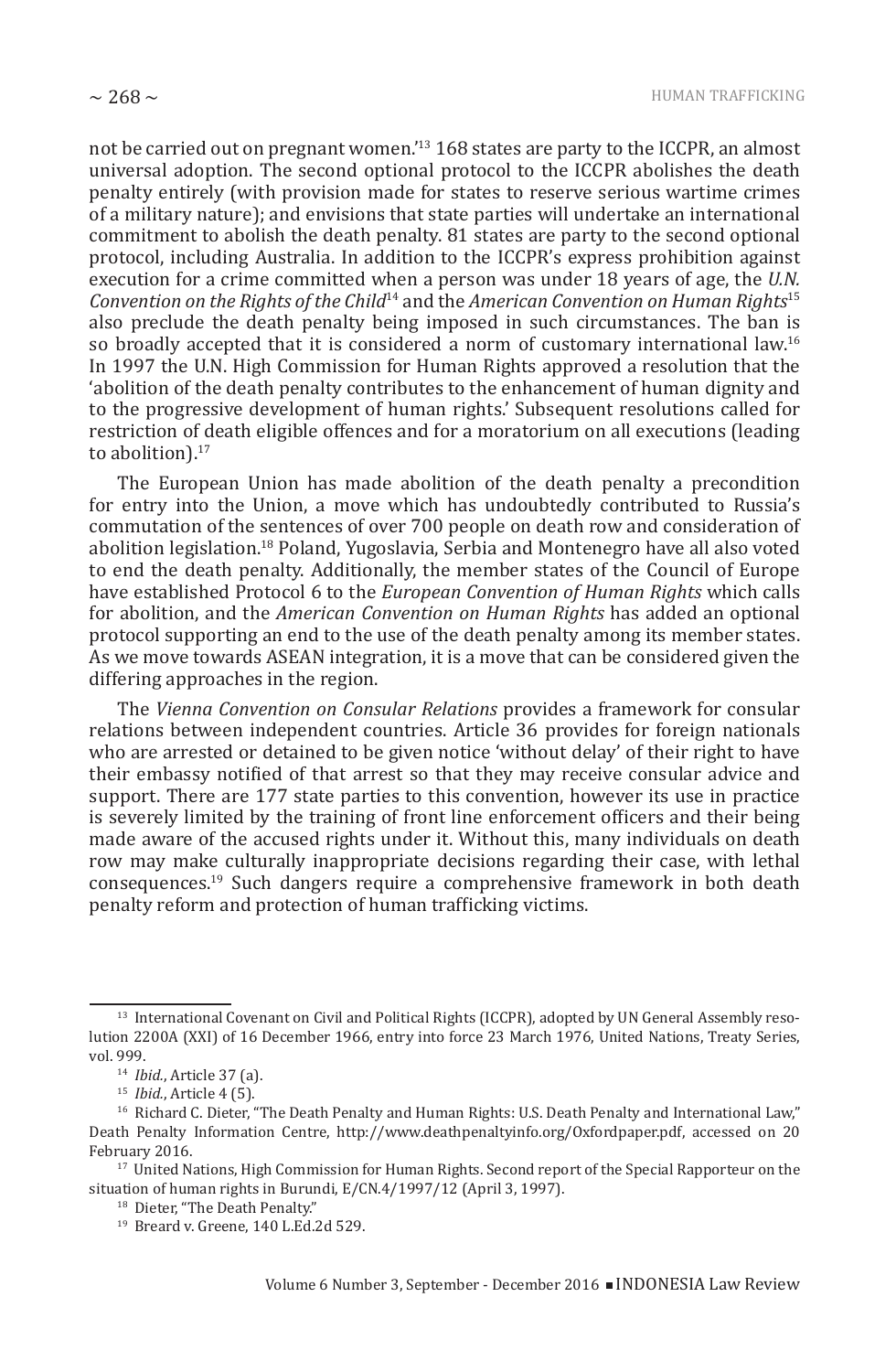Approximately 1000 people are executed each year for drug offences, with 33 countries retaining the death penalty for drug trafficking and/or drug possession. Of these however, only six countries — China, Iran, Saudi Arabia, Vietnam, Malaysia and Singapore — routinely execute drug offenders.<sup>20</sup> Drug-related executions are on the rise in some regions, including Iran, Indonesia and China.<sup>21</sup>

International law requires that the death penalty, if applied, must be reserved for the 'most serious crimes, $i^{22}$  and it has been stressed by the UN Human Rights Committee and the UN Special Rapporteur on Extrajudicial, Summary or Arbitrary Executions that drug crimes do not meet this definition.<sup>23</sup> The increasing application of the death penalty for drug offences is of particular concern given the poor measures of police and judicial integrity and lack of fair trial norms particularly in parts of central and East Asia.

Currently, Australian citizens are detained for drug offences across Mainland China, Hong Kong and Malaysia.24 Despite the Australian Crime Commission's view that a significant number of these were duped or manipulated by crime syndicates,  $2^5$ Australia's federal police continue to provide information to death penalty states to facilitate identification and apprehension of possible suspects. Information obtained under FOI reveals that between 2010 and 2014 the Australian Federal Police (AFP) exposed over 1700 Australians<sup>26</sup> to the risk of execution for drug offences by sharing intelligence with death penalty states. Where assistance was requested in relation to alleged drug offences, the AFP approved the provision of information in over 95 percent of cases, despite an identified risk of execution.

In addition to direct law enforcement cooperation, Australia provides funding for a range of counter-narcotics activities worldwide. The direct link between internationally funded counter narcotics programs and drug-related executions has been recognised by a number of European states, including the UK, Ireland and Denmark. These nations have recently withdrawn funding for supply control operations in Iran.<sup>27</sup>

<sup>&</sup>lt;sup>20</sup> Rick Lines, Damon Barrett, and Patrick Gallahue, Complicity or Abolition? The death penalty and international support for drug enforcement (London: International Harm Reduction Association, 2010).

 $21$  The Economist, "Which countries have the death penalty for drug smuggling?," http://www.economist.com/blogs/economist-explains/2015/04/economist-explains-28, accessed 25 August 2015. 22 ICCPR, art. 6 (2).

<sup>&</sup>lt;sup>23</sup> Rick Lines, The Death Penalty for Drug Offences: A Violation of International Human Rights Law (London: International Harm Reduction Association, 2007).

<sup>&</sup>lt;sup>24</sup> Sarah Gill, "AFP exposes Australians to the risk of execution in foreign countries more often than you think," The Age (Online), September 8 2015, http://www.theage.com.au/comment/the-afp-peddlesinjustice-by-helping-asian-death-penalty-states-20150902-gjdvu3.html, accessed February 22, 2016.

 $25$  Sean Rubinsztein-Dunlop and Jeanavive McGregor, "West African syndicates tricking Australians into risking death on drug-running missions," ABC News (Online), 5 August 2015, http://www.abc.net. au/news/2015-08-05/vulnerable-australians-face-death-after-lured-drug-smuggling/6675360, accessed

<sup>&</sup>lt;sup>26</sup> Australian Federal Police, "Routinely Requested Information," http://www.afp.gov.au/about-theafp/information-publication-scheme/routinely-requested-information, accessed February 22, 2016.

<sup>27</sup> Human Rights Watch, "UN: Freeze Funding of Iran Counter-Narcotics Efforts," 17 December 2014, https://www.hrw.org/news/2014/12/17/un-freeze-funding-iran-counter-narcotics-efforts, accessed on February 22, 2016.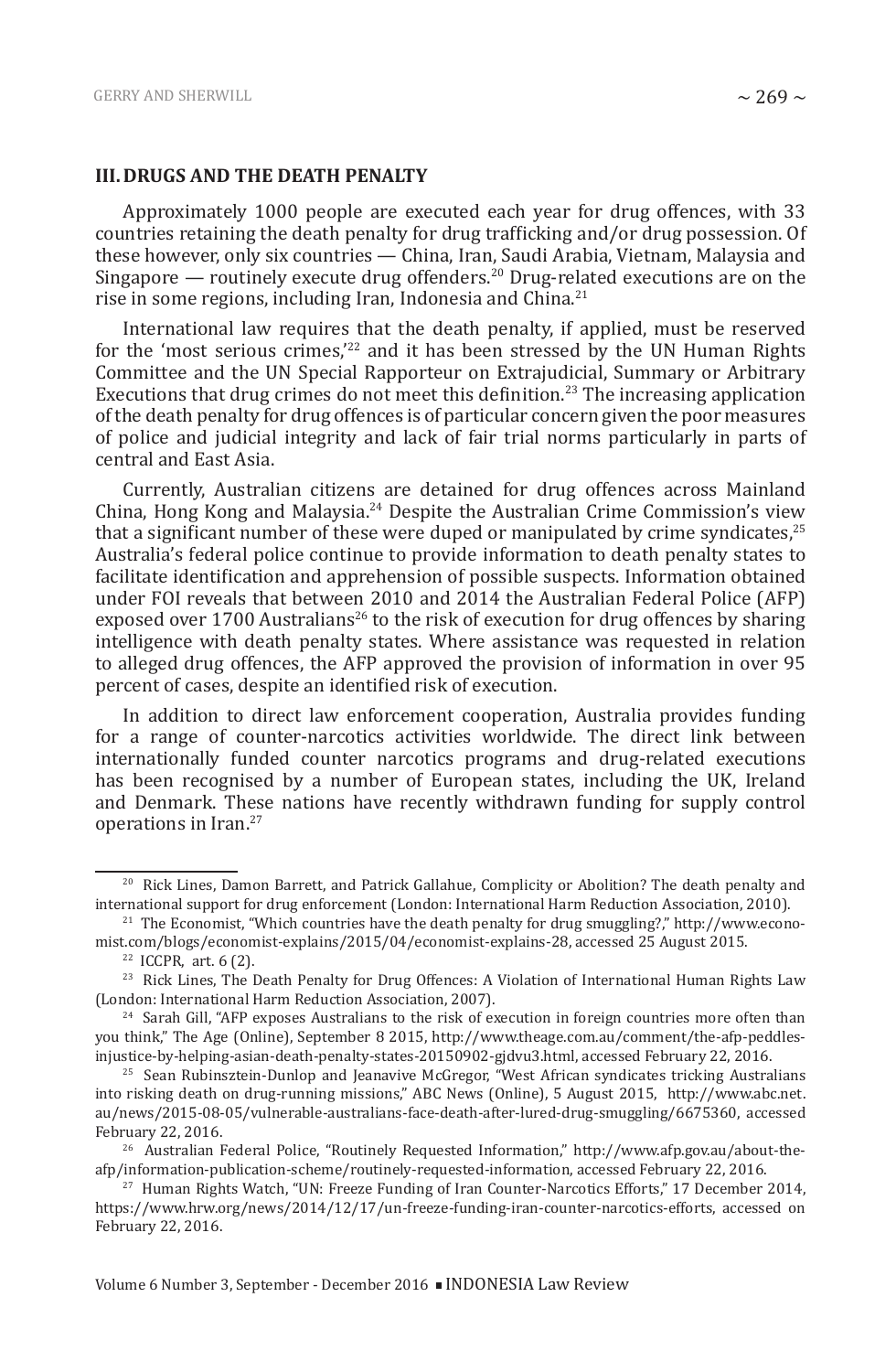Australian-funded initiatives include PAKU83,<sup>28</sup> a 5-year program focusing on illicit trafficking and border management in Pakistan. Australia has contributed US\$4.5 million to enhance core capacities of Pakistani law enforcement with key indicators including increased arrests, prosecutions and convictions. Reprieve UK has identified a significant number of European nationals who have been arrested in Pakistan with death-eligible quantities of narcotics following implementation of PAKU8329.

As a result of these twin activities, Australia is effectively complicit in drug executions - in violation of international human rights law and its own stance as an abolitionist nation - with little or no evidence of any broader community benefit. Despite substantial financial contributions and drug-related arrests, the United Nations Office on Drugs and Crime (UNODC) concedes that opiate flows from northern Afghanistan into Central Asia have not lessened in recent years.30 A recent Australian study<sup>31</sup> funded by the National Drug Law Enforcement Research Fund, revealed that drug seizures by Australian police had no effect on drug-related harm as measured by emergency department admissions or arrests. These conclusions are consistent with research by MacCoun and Reuter<sup>32</sup> suggesting that supply reduction is an unrealistic objective in drug markets that are well established and diverse.

There are three important milestones for a nation to be considered truly abolitionist: abolition of the death penalty as a sentence of law; non-refoulement of people to face the death penalty in other countries; and a refusal to provide information or other assistance to facilitate application of the death penalty by others.<sup>33</sup>

### **IV. HUMAN TRAFFICKING PROTECTION MECHANISMS**

Human exploitation is highly lucrative.<sup>34</sup> In 2013, the UNODC Report, "Transnational Organised Crime in East Asia and the Pacific: A threat Assessment" (The UNODC Report), human trafficking was identified as a major issue and was found to be on the rise in a quarter of countries around the world.<sup>35</sup> One of the conclusions of the 2014 International Labour Office report was that 'there is an urgent need to address the socio-economic root causes of this hugely profitable illegal practice if it

<sup>&</sup>lt;sup>28</sup> United Nations Office on Drugs and Crime, "Illicit Trafficking and Border Management," https:// www.unodc.org/pakistan/en/illicit-trafficking-and-border-management.html, accessed February 22, 2016.

<sup>&</sup>lt;sup>29</sup> Submission 37 to the Human Rights Sub-Committee on Australia's Advocacy for the Abolition of the Death Penalty

<sup>&</sup>lt;sup>30</sup> United Nations Office on Drugs and Crime, "Opiate Flows Through Northern Afghanistan," https://<br>w.unodc.org/documents/data-andanalysis/Studies/Afghanistan northern route 2012 web.pdf. acwww.unodc.org/documents/data-andanalysis/Studies/Afghanistan\_northern\_route\_2012\_web.pdf, accessed February 22, 2016.

<sup>31</sup> Wai-Yin Wan DW, Grant Wardlaw, Vasilis Sarafidis and Grant Sara, *Supply-side reduction policy and drug related harm* (Canberra: National Drug Law Enforcement Research Fund, 2014).

<sup>32</sup> R. J. MacCoun and P. Reuter, *Drug War Heresies: Learning from Other Vices, Times and Places* (Cambridge: Cambridge University Press, 2001).

<sup>&</sup>lt;sup>33</sup> Eric Neumayer, "Death Penalty: the Political Foundations of the Global Trend Toward Abolition," *Human Rights Review* 9, iss. 2 (2008), p. 268.

<sup>&</sup>lt;sup>34</sup> Polaris Project, "Human Trafficking An Overview," http://www.polarisproject.org/human-trafficking/overview, accessed February 22, 2016.

<sup>35</sup> United Nations Office on Drugs and Crime, "Transnational Organised Crime in East Asia and the Pacific: A threat Assessment" p139, http://www.unodc.org/documents/data-and-analysis/Studies/TOC-TA\_EAP\_web.pdf, accessed February 22, 2016.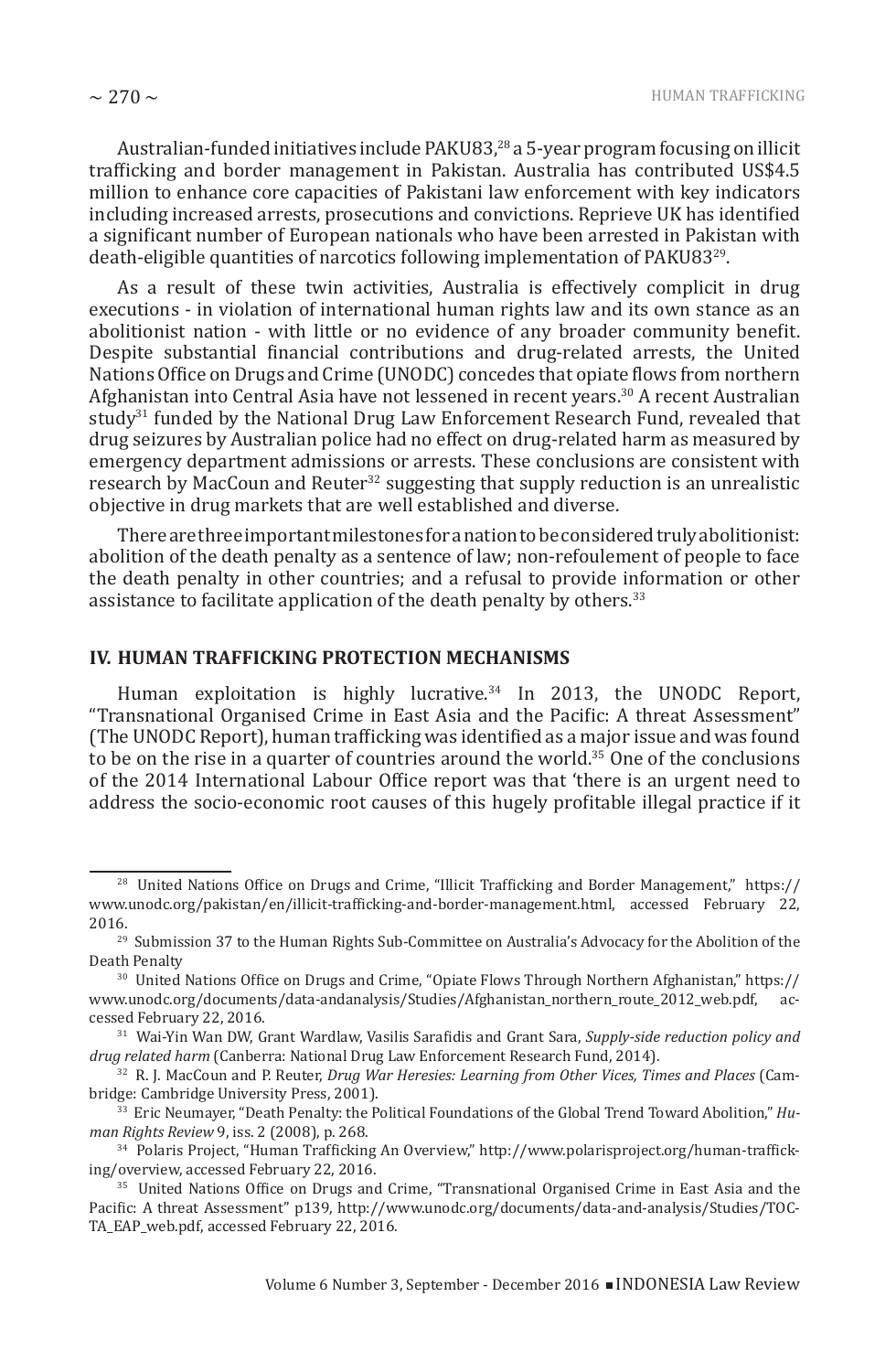is to be overcome.<sup>36</sup> The ultimate answer is to tackle poverty so that individuals have meaningful choices of employment but, in the meantime, States such as Indonesia and Australia need to improve victim identification systems to enable the provision of protection and support. $37$  This requires effective protective mechanisms. These issues and opportunities for improved victim identification are particularly highlighted by the experience of Mary Jane Veloso who came from a background of abject poverty and was an easy target to be utilised as a drug 'mule' given her position of vulnerability relative to her recruiters and employers; in addition to her transportation between states under the promise of work. Had Ms. Veloso's possible status as a victim of human trafficking been credibly identified by trained law enforcement professionals at the outset, she may have been able to take advantage of Indonesia's existing protection mechanisms, potentially avoiding charge and been diverted into support programs but, at the very least receiving a short sentence that reflects both her mitigating circumstances and the assistance she has provided to the authorities to identify those further up the chain of command. At the time of writing Ms. Veloso has spent 5 years on death row. Although there is limited data, her story is likely to be reflected in women drug traffickers in Australian prisons and corrections facilities around the globe.

Identifying a victim starts with Article 3 of the 2000 United Nations Protocol to Prevent, Suppress and Punish Trafficking in Persons, Particularly Women and Children ("the Trafficking Protocol") which defines trafficking in persons as follows:

"*Trafficking in persons shall mean the recruitment, transportation, transfer, harbouring or receipt of persons, by means of the threat or use of force or other forms of coercion, of abduction, of fraud, of deception, of abuse of power or of a position of vulnerability or of the giving or receiving of payments or benefits to achieve the consent of a person having control over another person, for the purpose of exploitation. Exploitation shall include, at a minimum, the exploitation of the prostitution of others or other forms of sexual exploitation, forced labour or services, slavery or practices similar to slavery, servitude or removal of organs*."<sup>38</sup>

Some of these forms of exploitation are defined elsewhere. For instance, the 1926 Slavery Convention defines slavery as "the status or condition of a person over whom any or all of the powers attaching to the right of ownership are exercised."39 The 1930 ILO Forced Labour Convention (C29) defines forced labour as "all work or service which is exacted from any person under the menace of any penalty and for which the said person has not offered himself voluntarily".<sup>40</sup> The plight of overseas workers, like Mary Jane Veloso, is that they are at risk of exploitation by otherwise legitimate transnational employers or by organised criminals, all seeking to maximise profit. Here we can see that the international definition which includes "threat or use of force or other forms of coercion, of abduction, of fraud, of deception, of abuse of power or of a position of vulnerability", is wide enough to cover overseas workers and those

<sup>&</sup>lt;sup>36</sup> International Labour Organization, "Profits and Poverty: The economics of forced labour," http:// www.ilo.org/global/publications/ilo-bookstore/order-online/books/WCMS\_243391/lang--en/index. htm, accessed February 22, 2016.

<sup>37</sup> UNDOC, "Transnational Organised Crime."

<sup>38</sup> *Protocol to Prevent, Suppress and Punish Trafficking in Persons, Especially Women and Children, supplementing the United Nations Convention against Transnational Organized Crime*, New York, 15 November

<sup>2000,</sup> *United Nations Treaty Series,* Vol. 2237, No. 39574. 39 *Slavery Convention,* Geneva, 25 September 1926, *United Nations Treaty Series*, Vol. 212, No. 2861

<sup>40</sup> *Convention concerning Forced or Comppulsory Labour*, Geneva, 28 June 1930, *International Labour Organization*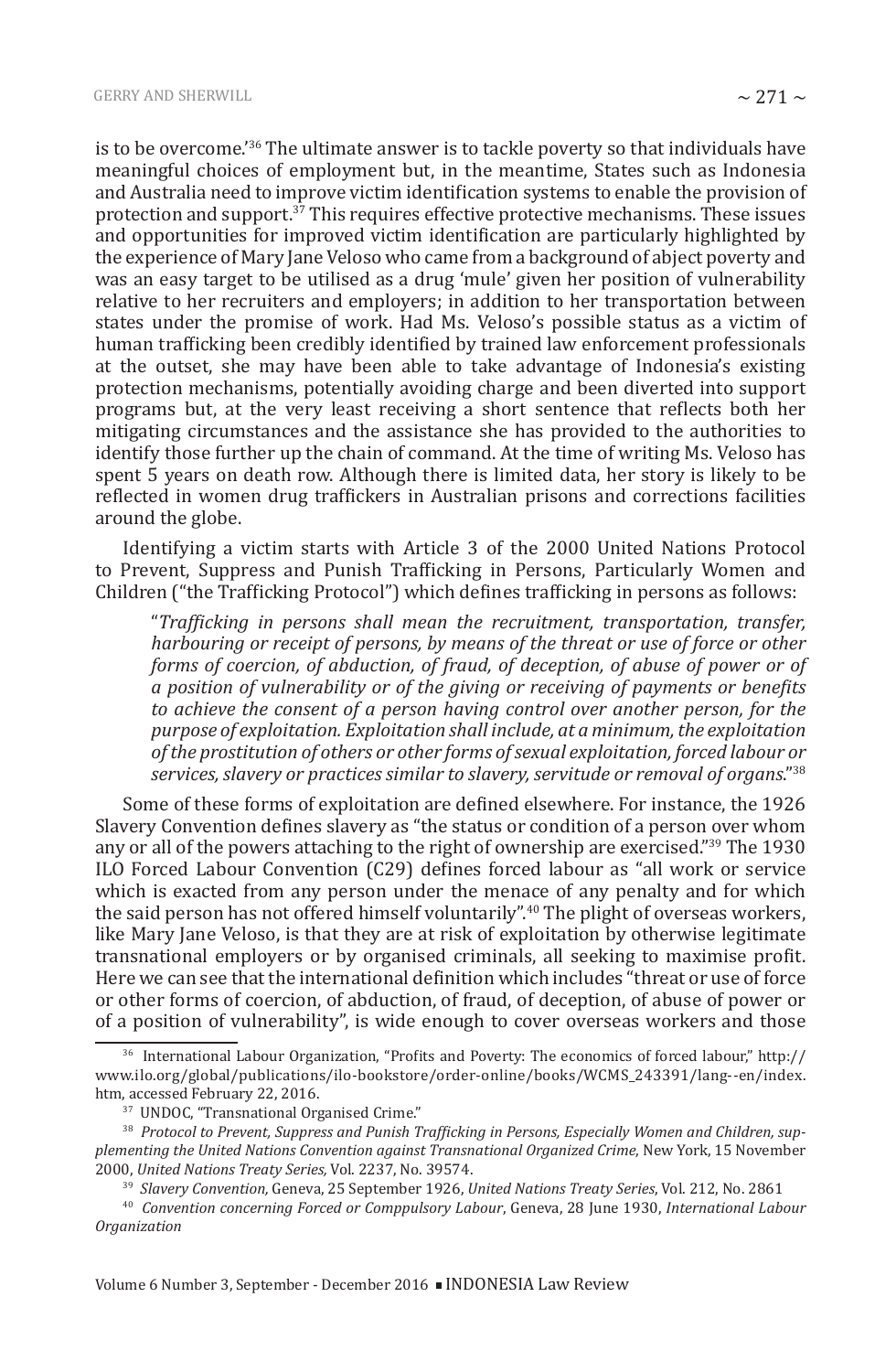exploited in the drug trade.

In Indonesia, the United Nation's Trafficking Protocol has been ratified through the passing of the Trafficking in Persons law, Number 21 of 2007.<sup>41</sup> The Indonesian government frames trafficking primarily as a law enforcement issue, and to a lesser extent a migration issue. The focus is strongly on preventing and punishing the crime of trafficking. In 2008, the Indonesian government produced a Defence White Paper which defines the response to trafficking in terms of eradication of traffickingrelated crime, and protection of national sovereignty from transnational organised crime syndicates. $42$  According to some research, the perception of the Indonesian Government is that human trafficking is a national security issue, and a criminal law response to the problem can be used to protect the state from trafficking for the purpose of criminal activity.<sup>43</sup> Many victims of human trafficking are used to ferry drugs across international borders, sometimes at risk of the death penalty. *The Protocol to Prevent, Suppress and Punish Trafficking in Persons*, which supplements the United Nations Convention against Transnational Organized Crime, stresses that prosecution and punishment should not endanger the safety of the victim. Unfortunately the obligations imposed by the Convention are not always well understood even by signatory states, and protections which should be afforded to trafficked persons are not always guaranteed. The Trafficking protocol places responsibility on signatories to identify and not to punish trafficked victims:

# *"Article 26- Non-punishment provision*

*Each Party shall, in accordance with the basic principles of its legal system, provide for the possibility of not imposing penalties on victims for their involvement in unlawful activities, to the extent that they have been compelled to do so"*

The Indonesian 2007 Trafficking in Persons Law picks up on all these issues. It defines human trafficking in a manner consistent with the UN Protocol. Article 1(1) of the 2007 law states that:

*"Trafficking is an act of recruitment, transport, shelter, sending, transfer, or receipt of persons by threat of violence, the use of violence, abduction, confinement, forgery, fraud, abuse of power or of a position of vulnerability, debt bondage or giving payments or benefits, to achieve the consent of a person having control over the other person, whether committed in the countries and between countries, for the purpose of exploitation or resulted in people being exploited."*

Chapter IV of that legislation sets out the duties of investigators and the requirements for victim protection. Article 55 specifically indicates that victims are entitled to other existing protective mechanisms. In simple terms this means that investigative authorities are bound by law in Indonesia to separate victims from

<sup>41</sup> Indonesia, *Undang-Undang tentang Pemberantasan Tindak Pidana Orang [Law on the Eradication of Trafficking in Persons]*, UU No. 21 tahun 2007, LN. No. 58 tahun 2007, TLN No. 4720 (Law No. 21 of 2007, SG No. 58 of 2007).

<sup>42</sup> Ministry of Defense Indonesia. *Buku Putih Pertahanan Negara 2008: Mempertahankan Tanah Air Memasuki Abad 21 [Indonesian Defense White Paper: Defending the Nation Entering the twenty-first Century]* (Jakarta: Indonesian Defense Department, 2008). Cited in N. Nuraniyah (2012) in ADM folder GDrive, n184.

<sup>43</sup> Ministry of Communication and Information Indonesia (Menkominfo), *Pengarahan Presiden Republik Indonesia Pada Acara Menerima Para Peserta Rapim TNI dan Rakor POLRI Istana Negara, 29 Januari 2009 [Presidential Briefing in the Event of Reception of the Participants of TNI Leaders' Meeting and National Police Coordination Meeting, National Palace, January 29, 2009]* (Jakarta: Kementerian Komunikasi dan Informatika RI, 2009), p. 116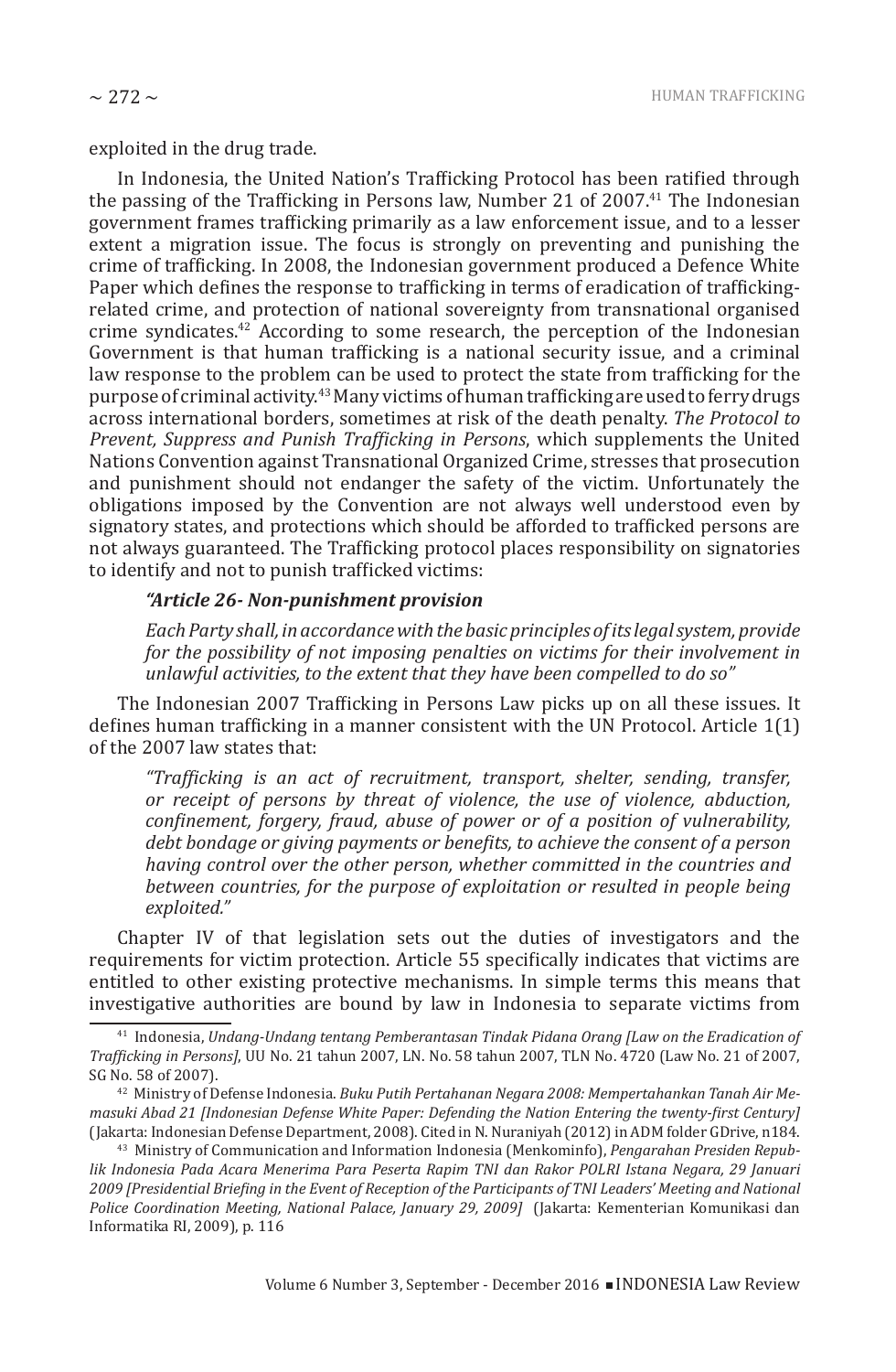traffickers and prosecutors must make sure that they pursue criminals not victims. The tension between mandatory drug trafficking laws and protection of human trafficking victims from exploitation as overseas workers or pawns in organised crime has not been generally resolved in Indonesia as a matter of law so, Mary Jane Veloso's case is an opportunity for Indonesia to provide a resolution to these issues through effective frameworks that could lead to victims, giving evidence against those further up the chain. Australia's approach to human trafficking is based on mixed law and policy that risks victims suffering doubly.<sup>44</sup> The Australian laws criminalising human trafficking are contained within the *Crimes Act 1914* (Crimes Act) and Divisions 270 and 271 of the *Criminal Code Act 1995* both as amended by the *Crimes Legislation Amendment (Slavery, Slavery-like Conditions and People Trafficking) Act 2013* (Slavery Act) and the *Crimes Legislation Amendment (Law Enforcement Integrity, Vulnerable Witness Protection and Other Measures) Act 2013* .The amendments focus on investigation and prosecution. There is support for alleged victims but largely in the context of them giving evidence, not to protect them from prosecution or punishment. The Australian Attorney General's office asserts that the provisions are designed to 'ensure Australia's law enforcement authorities are well equipped to investigate and prosecute human trafficking and slavery, and that trafficked people are afforded appropriate support and protection when engaging with the criminal justice system.' However, women in prison in Australia are vulnerable: In 2004 a study of women prisoners sentenced for drug/alcohol related crime across six jurisdictions found that 87% were victims of sexual, physical or emotional abuse in either childhood (63%) or adulthood (78%). Most were victims of multiple forms of abuse.<sup>45</sup>A significant majority of women in prison are mothers of dependent children.46 Not much has changed: The Australian Institute of Family Studies reports that "the characteristics of the female inmate population have changed, with more mental ill-health, substance abuse and social disadvantage present, particularly among remandees. Female offenders demonstrate high levels of previous victimisation, poor mental health, substance misuse and social disadvantage compared to women in the community".<sup>47</sup>

According to the Australian Federal Police (AFP) information about the number of trafficking-related investigations and assessments, by 30 June 2014, only 235 persons had been referred to the Australian Government's Support for Trafficked People Program since the program's inception in 2004.<sup>48</sup> It does not appear that Australia has tackled the tension between drug trafficking and human trafficking any more than Indonesia. Trusting in broad victim support and voluntary referral mechanisms (often to be instigated by a victim) is not enough. Protection mechanisms must be mandatory, placing the burden on investigators and prosecutors to ensure that full enquires are made nationally and transnationally into the status of a suspect. It is for the state to identify victims and divert them out of criminal justice systems, just as they would in any other type of crime.

Volume 6 Number 3, September - December 2016 INDONESIA Law Review

<sup>44</sup> Taken from Felicity Gerry, "Trafficked Victims Suffer Doubly," http://www.cla.asn.au/News/trafficked-women-suffer-doubly/, accessed on February 22, 2016 and a forthcoming paper by Felicity Gerry QC

<sup>&</sup>lt;sup>45</sup> Holly Johnson, "Drugs and Crime: A study of Female Incarcerated Offenders," Research and Public Policy Series, No 63, Canberra: Australian Institute of Criminolgy, 2004.

<sup>46</sup> Debbie Kilroy, Reanna Maloney, Kobie Mulligan, Suzi Quixley and Kate Warner, *Human Rights in Action: A Resource for Women in Prison (and their advocates)* (Brisbane: Sisters Inside, 2009), p. 8.

<sup>47</sup> AIFS, "Addressing women's victimisation histories in custodial settings," http://www.aifs.gov.au/ acssa/pubs/issue/i13/i13b.html, accessed February 22, 2016.

<sup>48</sup> Interdepartmental Committee on Human Trafficking and Slavery, *Trafficking in Persons: The Australian Government's Response 1 July 2013–30 June 2014* (2014), p. 30.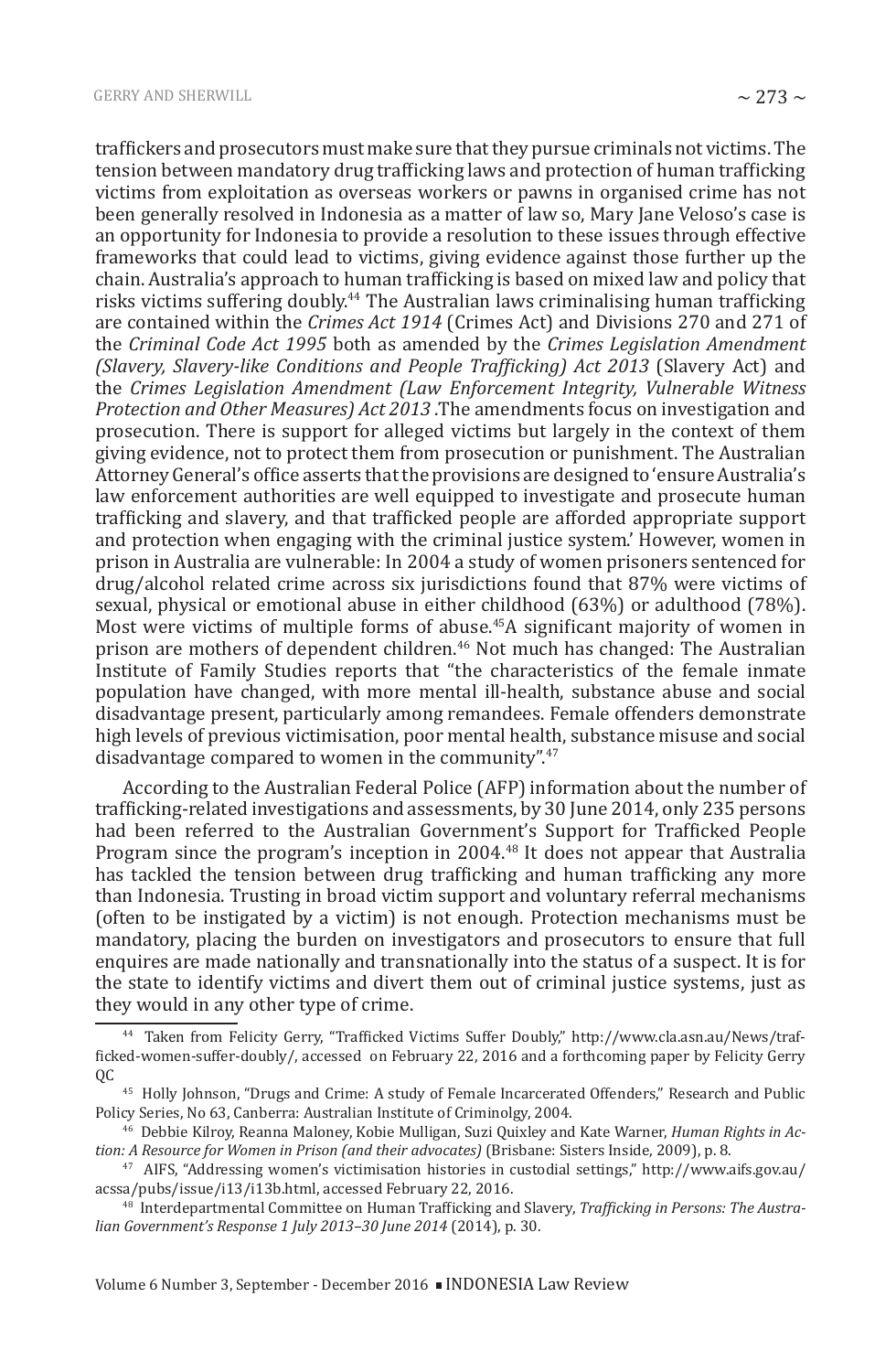European cases have dealt with the factual need to identify an individual's status as a victim on credible evidence.<sup>49</sup> On an evidential basis this can means more than testimony but following up and tracking histories. For those victims apprehended committing crime (national or transnational) if such evidence is sensitively gathered at an early stage, prosecutors (or investigating judges) can give consideration to the question of whether to proceed with prosecuting a suspect who might be a victim of trafficking, particularly where the suspect has been compelled or coerced to commit a criminal offence as a direct consequence of being trafficked. Guidance in the UK is that prosecutors should adopt a three stage assessment:

- 1) Is there a reason to believe that the person has been trafficked? if so,
- 2) If there is clear evidence of a credible defence of duress, the case should be discontinued on evidential grounds; but
- 3) Even where there is no clear evidence of duress, but the offence may have been committed as a result of compulsion arising from trafficking, prosecutors should consider whether the public interest lies in proceeding to prosecute or not.<sup>50</sup>

As a result of the raised awareness brought by Mary Jane Veloso's case, to these three suggestions can be added the following:

- 1) Was a legitimate and regulated recruiter used?
- 2) Are there other victims?
- 3) What is the criminal history of the alleged recruiter?

The rationale for non-punishment of victims of trafficking is that, whilst, on the face of it, they may have committed a criminal offence, they are acting under the control of traffickers. The vulnerable situation of the trafficked person becomes worse where the State fails to identify such a person as a victim of trafficking, as a consequence of which they may be denied their right to safety and assistance as a trafficked person and instead be treated as an ordinary criminal suspect.<sup>51</sup> Qualified and trained officials are required to divert the victim away from prosecution or undue punishment along with suitable protective systems to ensure that those who have acted under coercion will be sympathetically treated wherever they are apprehended and, not subjected to the risk of the death penalty.<sup>52</sup> Not every drug offender can be considered a trafficked person, however it is increasingly recognised that the vast majority of individuals apprehended with drugs in their possession – socalled 'drug mules' - are not the primary initiators, financiers, or profiteers behind drug trafficking operations. For example, in recognition of the low status that most drug traffickers occupy within drug syndicates, Singapore recently amended its

<sup>49</sup> Rantsev v Cyprus and Russia Application no. 25965/04 (Strasbourg 7 January 2010) and CASE OF M. AND OTH-ERS v. ITALY AND BULGARIA Application no. 40020/03 (31st July 2012)

<sup>50</sup> United Kingdom Crown Prosecution Office, "Legal Guidance," http://www.cps.co.uk/legal, accessed February 22, 2016.

<sup>&</sup>lt;sup>51</sup> Organization for Security and Co-operation in Europe, "Policy and legislative recommendations towards the effective implementation of the non-punishment provision with regard to victims of trafficking" http://www.osce.org/secretariat/101002?download=true, accessed February 22, 2016.

 $52$  Taken from Felicity Gerry, "Let's talk about slaves...Human Trafficking: Exposing hidden victims and criminal profit and how lawyers can help end a global epidemic," *Griffith Journal of Law and Human Dignity* 3 (2015), p. 1.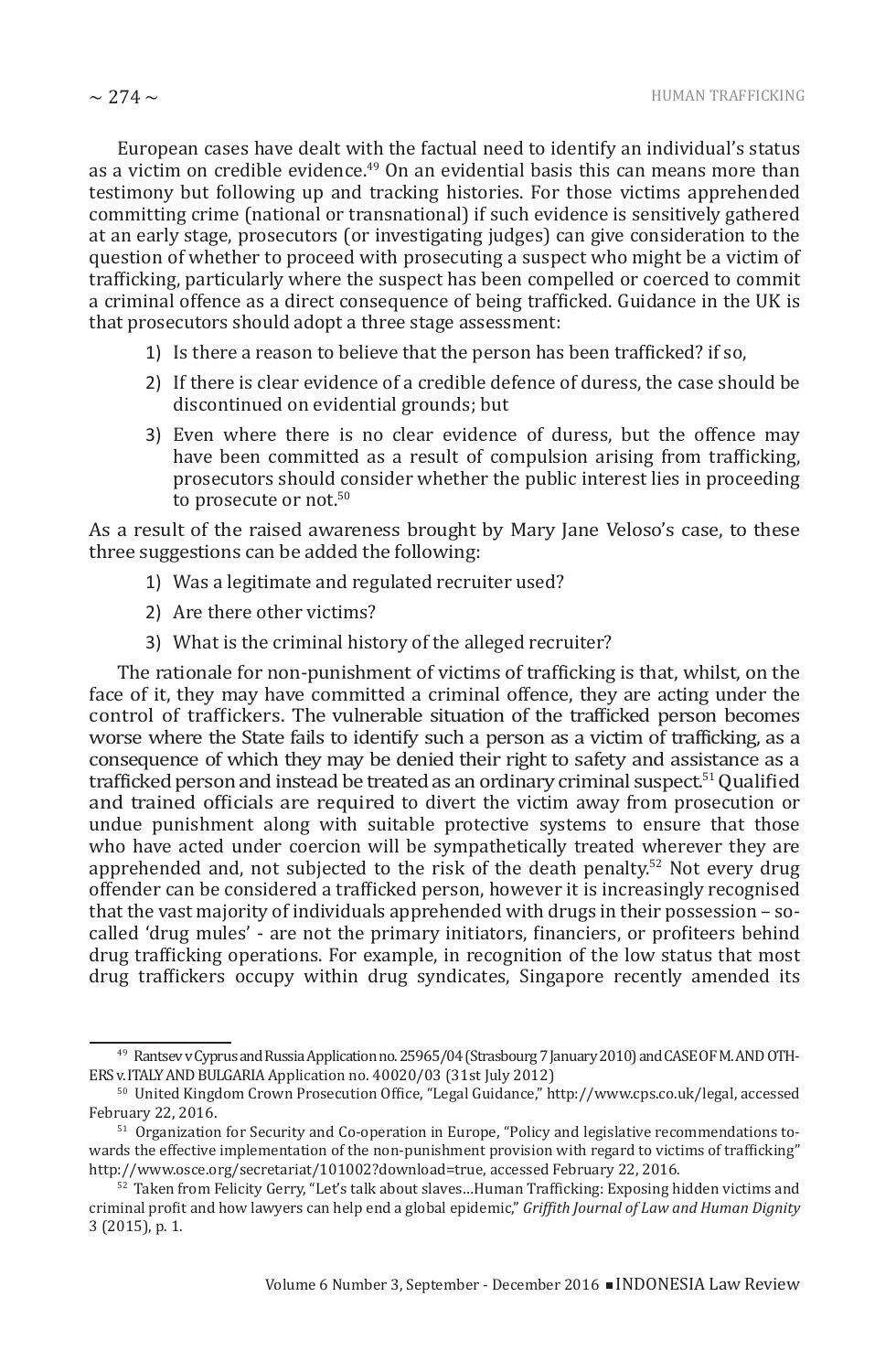mandatory sentencing<sup>53</sup> to allow judicial discretion in cases where an offender could be considered a 'courier', rather than a supplier or organizer. Malaysia retains the mandatory death sentence for drug trafficking, but recent public opinion polls reveal that a large majority of Malaysians favour a restricted use of a 'discretionary death sentence', allowing the individual circumstances of the offence and the offender to be considered in sentencing.<sup>54</sup> Following a 2007 decision in the Constitutional Court, there are also signs Indonesia may move toward a more restricted application of the death penalty, with recommendations to amend the criminal code such that capital punishment is imposed with a 10-year probation period, and commuted to life in prison if the convict demonstrates 'good behaviour.'<sup>55</sup> In view of these trends, Australia must address guaranteed protections for vulnerable and exploited people, proportionate sentencing and advocating for greater restrictions on the use of the death penalty given the risks for exploited citizens travelling abroad.

#### **V. A HUMAN TRAFFICKING DEFENCE**

The duties in England and Wales to protect trafficked victims arise from the recently enacted *Modern Slavery Act 2015* which creates a defence for slavery or trafficking victims who commit an offence and improved reporting mechanisms. This follows EU Directive 2012/29/EU which establishes minimum standards on the rights, support and protection of victims of crime and *Directive 2011/36*/EU of the European Parliament and of the Council of 5 April 2011 on preventing and combating trafficking in human beings. Research by the UK Sentencing Council interviewed drug mules. The information collected related to their trafficked status for sentencing purposes.56 However, as set out above, this is not just a sentencing issue. Trafficked victims need to be identified before they are charged, during any legal proceedings and for the purposes of appeal. For those convicted prior to the legislation coming into force or for offences not covered by the Act, case law has developed for courts to quash convictions, in particular in relation to child victims<sup>57</sup> largely due to the effect of European Directive 2011/36 and previous decisions.58 The reasoning for what is effectively immunity from prosecution is that the culpability of the victims is significantly diminished, and sometimes effectively extinguished.<sup>59</sup> The Modern Slavery Act has brought with it the scope in relation to some offences, for victims to challenge a prosecution by raising a legal defence. There are shortcomings in the context of extra territorial and transnational effect which could be resolved through international harmonisation of such procedures. It is an approach that Australia and Indonesia should consider. Both need to improve approaches to combat human

<sup>53</sup> Mohamed Faizal Mohamed Abdul Kadir & Wong Woon Kwong, "Changes to the Mandatory Death Penalty Regime - An Overview of the Changes and Some Preliminary Reflections" http://www.lawgazette. com.sg/2013-09/842.htm, accessed August 30, 2015.

<sup>54</sup> Roger Hood, *The Death Penalty in Malaysia. Public opinion on the mandatory death penalty for drug trafficking, murder and firearm offences* (London: The Death Penalty Project, 2013).

<sup>55</sup> Natalie Zerial, "Decision No. 2-3/PUU-V/2007 [2007] (Indonesian Constitutional Court)," *Australian* 

<sup>&</sup>lt;sup>56</sup> UK Sentencing Council, *Drug 'Mules': Twelve Case Studies*, Office of the Sentencing Council, March, 2011, p. 4.

<sup>57</sup> England and Wales Court of Appeal, *R v N; R v LE* [2012] EWCA Crim 189

<sup>58</sup> England and Wales Court of Appeal, R. v LM [2010] EWCA Crim 2327, [2011] 1 Cr. App. R. 12 and R. v N [2012] EWCA Crim 189, [2013] Q.B. 379 applied.

<sup>59</sup> See also, England and Wales Court of Appeal, R v O [2008] EWCA Crim 2835, R v LM, MB, DG, Talbot and Tijani [2010] EWCA Crim 2327 and R v O [2011] EWCA Crim 226. Emphasis added.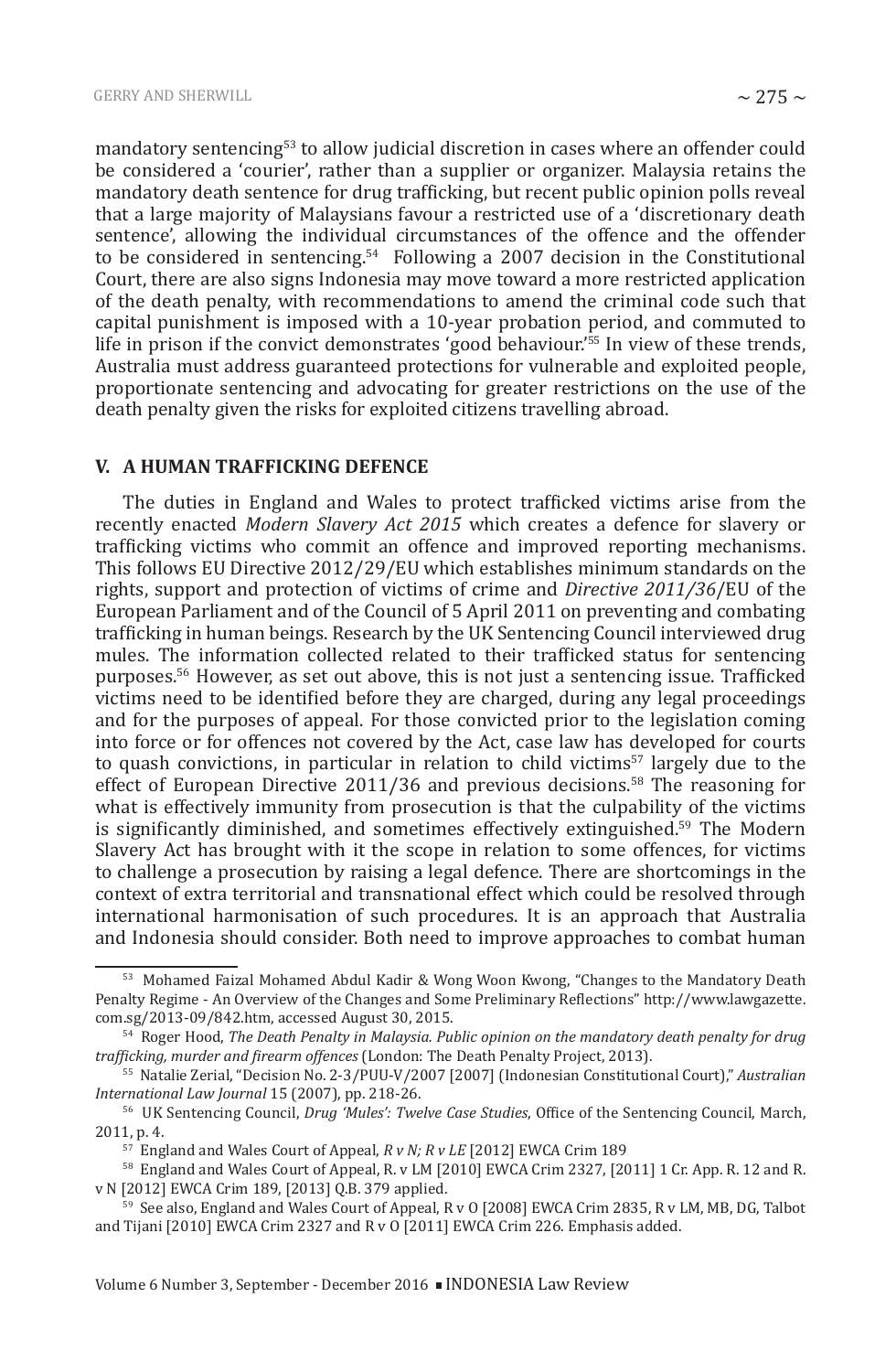trafficking and to better support victims to be diverted from the criminal justice system where appropriate. This is not just important for those people trafficked within the Australian / ASEAN region but it should also be borne in mind that within the 10 ASEAN countries<sup>60</sup> Malaysia, Singapore, Thailand and Vietnam (as well as Indonesia) continue to retain the death penalty as an available punishment for drug offences. These are areas to which Australian and Indonesian people frequently travel and, given the scale of human exploitation and drug trafficking, are at risk of being trafficked and subsequently exposed to charges for death eligible offences. Non-fatal sentencing is a safer and humane alternative and categories of sentencing ensure issues such as coercion or rehabilitation can be recognised.

#### **VI. CORPORATE REPORTING MECHANISMS**

Tackling global slavery doesn't stop with Governments, NGO's or criminal justice, corporate and financial entities are also engaged: Corporate enterprises in legitimate global markets now widely seek good practical advice in the move toward corporate responsibility61. It is seen as good PR and large conglomerates are working to ensure that grand statements about corporate responsibility are reflected in observable actions. There is emerging human rights and international legal discourse focussing on the interplay between human rights law and other specific domains of international law. Business corporate responsibility is being seen as "more than just a bolt-on"<sup>62</sup>. On the 1st of October 2014, President Barack Obama announced that the United States will develop a national action plan to promote responsible and transparent business conduct, in line with the UN Guiding Principles on Business and Human Rights and the European Commission has invited Member States to develop a national plan for the implementation of the UN guiding principles<sup>63</sup>. The Modern Slavery Act in England and Wales has also provided for an Independent Anti-Slavery Commissioner, legal advocates for trafficked children, rights for overseas domestic workers to leave or change employers when they have been subject to abuse or coercion (subject to a positive decision from the National Referral Mechanism confirming they have been trafficked) and the introduction of the requirement for large companies to annually report on efforts to identify and address modern slavery in their supply chains. Effective advocacy enables transnational cooperation. Mary Jane Veloso's case highlights the risk that exploited people are at risk of execution. It is important to note that had Ms. Veloso been Indonesian and intercepted in transit through Australia, it should be incumbent upon our authorities to recognise her status as a human trafficking victim, rather than mechanically process her through the criminal justice system or rely on diplomatic solutions. It follows that the issues relate not just to effective transnational engagement in investigations to uncover credible evidence that might mitigate criminal offending but there is a need to legislate in a harmonised

<sup>60</sup> Brunei, Cambodia, Indonesia, Lao PDR, Malaysia, Myanmar, Philippines, Singapore, Thailand and Vietnam.

 $<sup>61</sup>$  See the author's forthcoming paper on achieving the G20 gender equality target by uniformity, extra</sup> territoriality and corporate responsibility.

 $62$  The Journal, "Corporate Responsibility is more than just a bolt on says construction boss," October 16th 2014, http://www.thejournal.co.uk/business/smes/corporate-responsibility-more-just-bolton-7948059, accessed February 22, 2016.

<sup>&</sup>lt;sup>63</sup> The European Business Network for Corporate Social Responsibility, "US to Develop National Action Plan Consistent with UN Guiding Principels on Business Human Rights," 1st October 2014, http://www.csreurope.org/us-develop-national-action-plan-consistent-un-guiding-principles-business-human-rights#. VEYtO4oayK0, accessed February 22, 2016.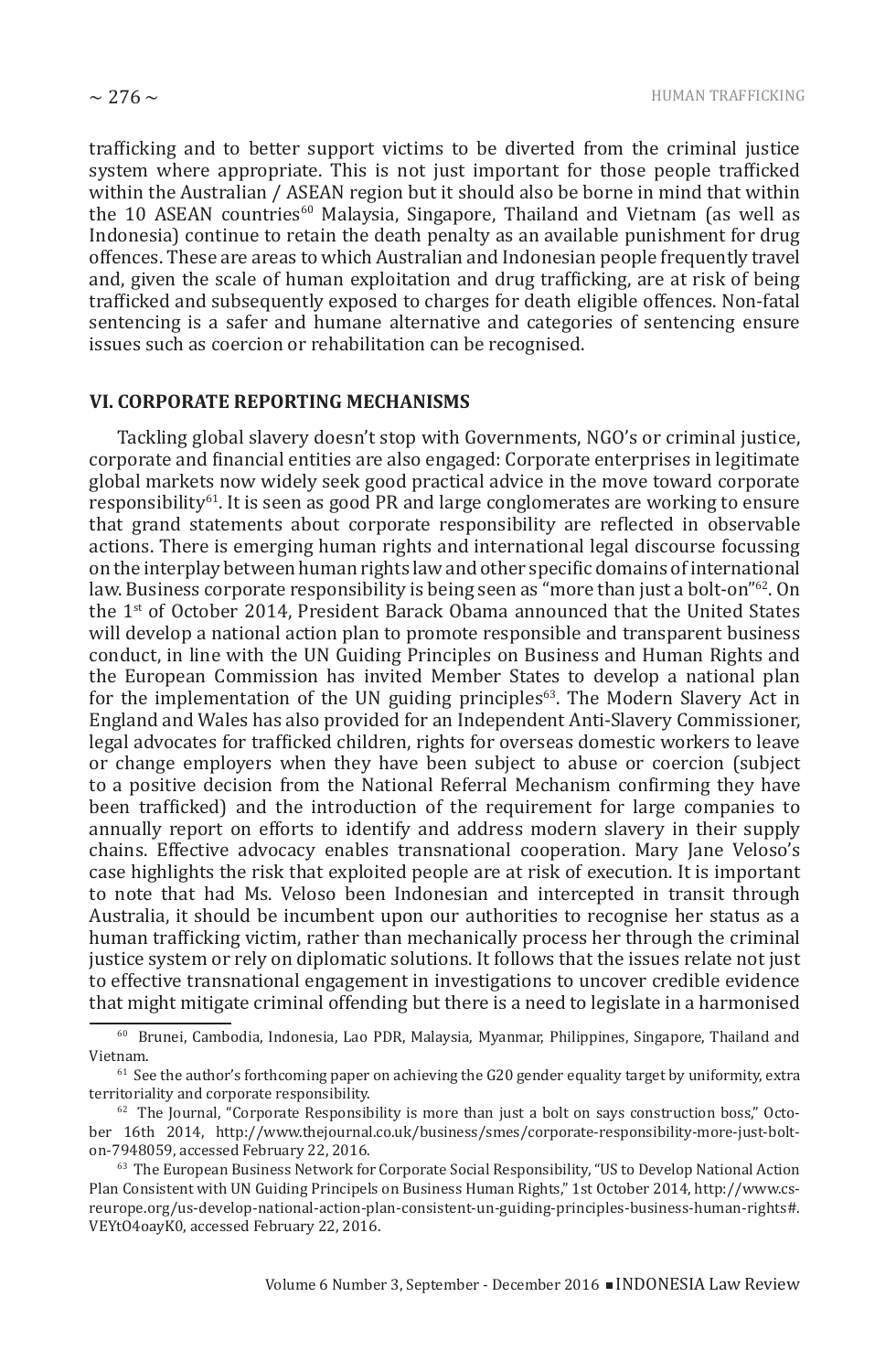and mandatory way that will encourage victims to engage with authorities through the public protective commitment that flows from effective defence rather than a more informal referral mechanism.

Globalisation has created a complex network of markets, in which multi-national corporations are able to position parts of their supply chain in poorly regulated developing nations while yielding high profits in more restrictive legal regimes at home.64 These corporations are often at the root of social issues such as global warming, corruption and human rights abuses;<sup>65</sup> yet unlike nation states, there is no international legal framework to temper their power or sanction transgressions. Domestic legislation is inadequate when it does not capture the activities of businesses outside their domicile country - and this is even more apparent when visibility of those activities is lost along complex international supply chains. Reliance is placed on business to self-regulate by implementing internal 'soft law' policies that uphold social responsibility norms, and many have seen the value in doing so – particularly due to increased consumer interest in the providence of goods and social media's ability to define a company's reputation. Despite the efforts that have been made, human trafficking, forced labour and slavery (interchangeably referred to here as *modern slavery*) continue to plague the supply chains through which multi-national corporations are deriving enormous profits.<sup>66</sup> Detailed legislative proposals are outside the scope of this paper but, the intersection between work and exploitation highlighted by Mary Jane Veloso's case and the increasing development in Australian and Indonesia means that reporting mechanisms are as important as referral mechanisms in relation to human trafficking.

### **VII. CONCLUSION**

Both Australia and Indonesia have made commitments to combatting human trafficking. Through the experience of Mary Jane Veloso it can be seen that it is most often the vulnerable 'mule' that is apprehended by law enforcement and not the powerful leaders of crime syndicates. It is unacceptable that those vulnerable individuals may face execution for acts committed under threat of force, coercion, fraud, deception or abuse of power. For this reason it is vital that a system of victim identification is developed, including better training for law enforcement, legal representatives and members of the judiciary. Systemic protection and support is not sufficiently available without clear legislative protection as this paper suggests together with standardised referral mechanisms and effective financial reporting mechanisms. The implementation can be achieved through collaborative responses and inter-agency coordination with data collection and properly trained specialists. Crucially, cultural change is required to achieve a change in attitude away from the traditional view of criminal offenders so that they might be differentiated from human trafficking victims which ought to have a consequential effect of eliminating the death penalty permanently throughout the world.

<sup>64</sup> Sandeep Gopalan and Katrina Hogan, "Ethical Transnational Corporate Activity At Home And Abroad: A proposal for reforming continuous disclosure obligations in Australia and the United States,"<br>Columbia Human Rights Law Review 46, no. 2 (2015), pp. 1-2.

<sup>&</sup>lt;sup>65</sup> Stephen New, "Modern slavery and the supply chain: the limits of corporate social responsibility?,"<br>Supply Chain Management: An International Journal 20, iss. 6 (2015), p. 697.

<sup>&</sup>lt;sup>66</sup> International Labour Organisation, "Profits and Poverty: The Economics of Forced Labour," Report of the Special Action Programme to Combat Forced Labour, Fundamental Principles and Rights at Work Branch, 2014.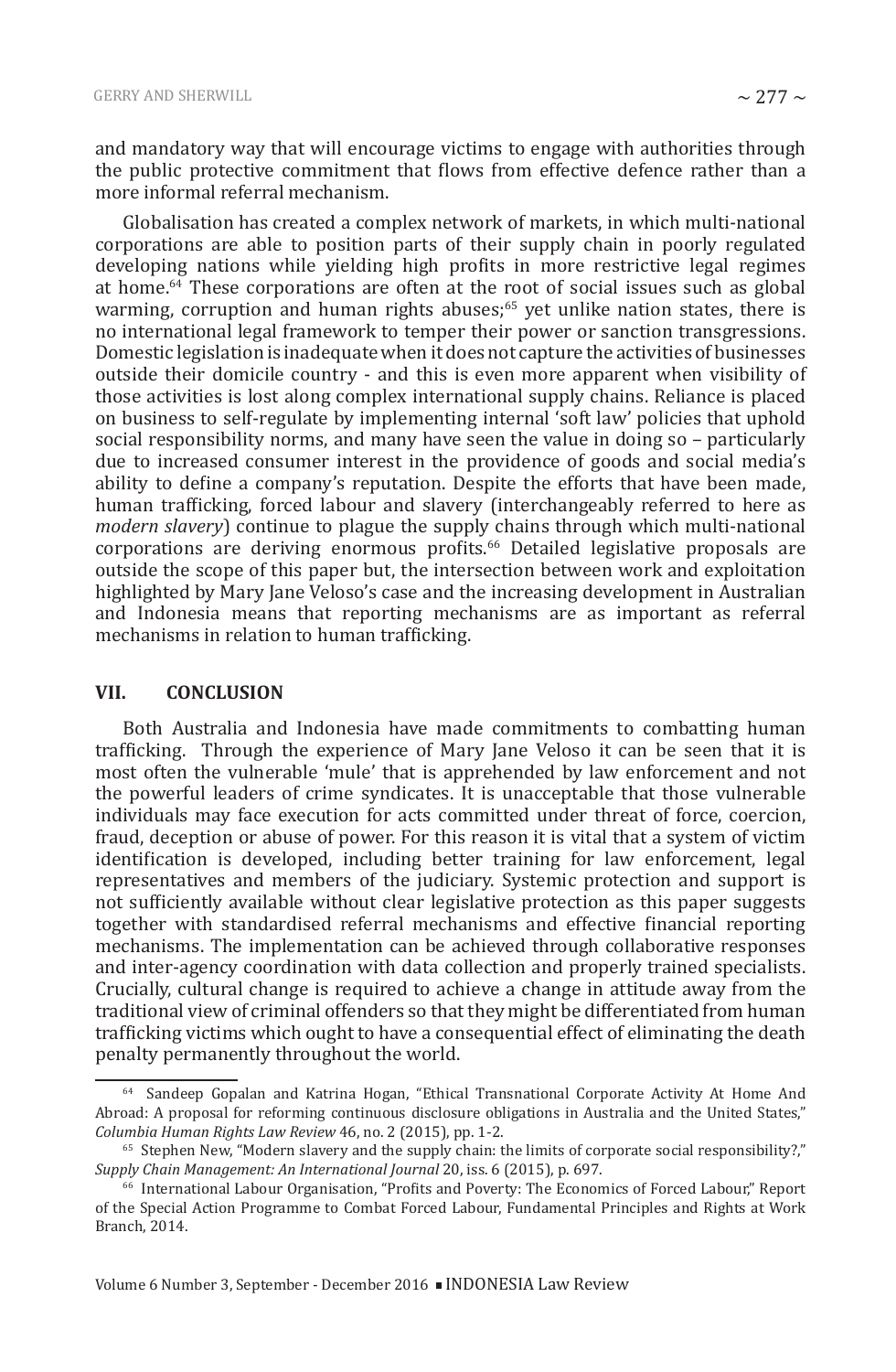# **Bibliography**

# **Legal Documents**

- England and Wales Court of Appeal, R v LM, MB, DG, Talbot and Tijani [2010] EWCA Crim 2327
- England and Wales Court of Appeal, *R v N; R v LE* [2012] EWCA Crim 189
- England and Wales Court of Appeal, R v O [2011] EWCA Crim 226
- England and Wales Court of Appeal, R v O [2008] EWCA Crim 2835
- England and Wales Court of Appeal, R. v LM [2010] EWCA Crim 2327, [2011] 1 Cr. App. R. 12 and R. v N [2012] EWCA Crim 189, [2013] Q.B. 379
- Indonesia, *Undang-Undang tentang Pemberantasan Tindak Pidana Orang [Law on the Eradication of Trafficking in Persons]*, UU No. 21 tahun 2007, LN. No. 58 tahun 2007, TLN No. 4720 (Law No. 21 of 2007, SG No. 58 of 2007).
- *Convention concerning Forced or Compulsory Labour*. Geneva, 28 June 1930. *International Labour Organization.*
- *Slavery Convention,* Geneva, 25 September 1926, *United Nations Treaty Series*, Vol. 212, No. 2861
- United Nations. High Commission for Human Rights. *Second report of the Special Rapporteur on the situation of human rights in Burundi*, E/CN.4/1997/12 (April 3, 1997).
- *International Covenant on Civil and Political Rights (ICCPR)***.** adopted by UN General Assembly resolution 2200A (XXI) of 16 December 1966, entry into force 23 March 1976. *United Nations, Treaty Series*, vol. 999.
- *Protocol to Prevent, Suppress and Punish Trafficking in Persons, Especially Women and Children, supplementing the United Nations Convention against Transnational Organized Crime*, New York, 15 November 2000, *United Nations Treaty Series,* Vol. 2237, No. 39574.
- United Nations*. Universal Declaration of Human Rights*, GA Res 217A (III) UN GAOR, 3rd sess, 183rd plen mtg, UN Doc A/810 (10 December 1948)

United States Supreme Court. *Breard v. Greene*, 140 L.Ed.2d 529.

# **Books**

- Hood, Roger. *The Death Penalty in Malaysia. Public opinion on the mandatory death penalty for drug trafficking, murder and firearm offences*. London: The Death Penalty Project, 2013.
- International Labour Organisation. "Profits and Poverty: The Economics of Forced Labour." Report of the Special Action Programme to Combat Forced Labour, Fundamental Principles and Rights at Work Branch, 2014.
- Johnson, Holly. "Drugs and Crime: A study of Female Incarcerated Offenders." Research and Public Policy Series, No 63. Canberra: Australian Institute of Criminolgy, 2004.
- Kilroy, Debbie, Reanna Maloney, Kobie Mulligan, Suzi Quixley and Kate Warner. *Human*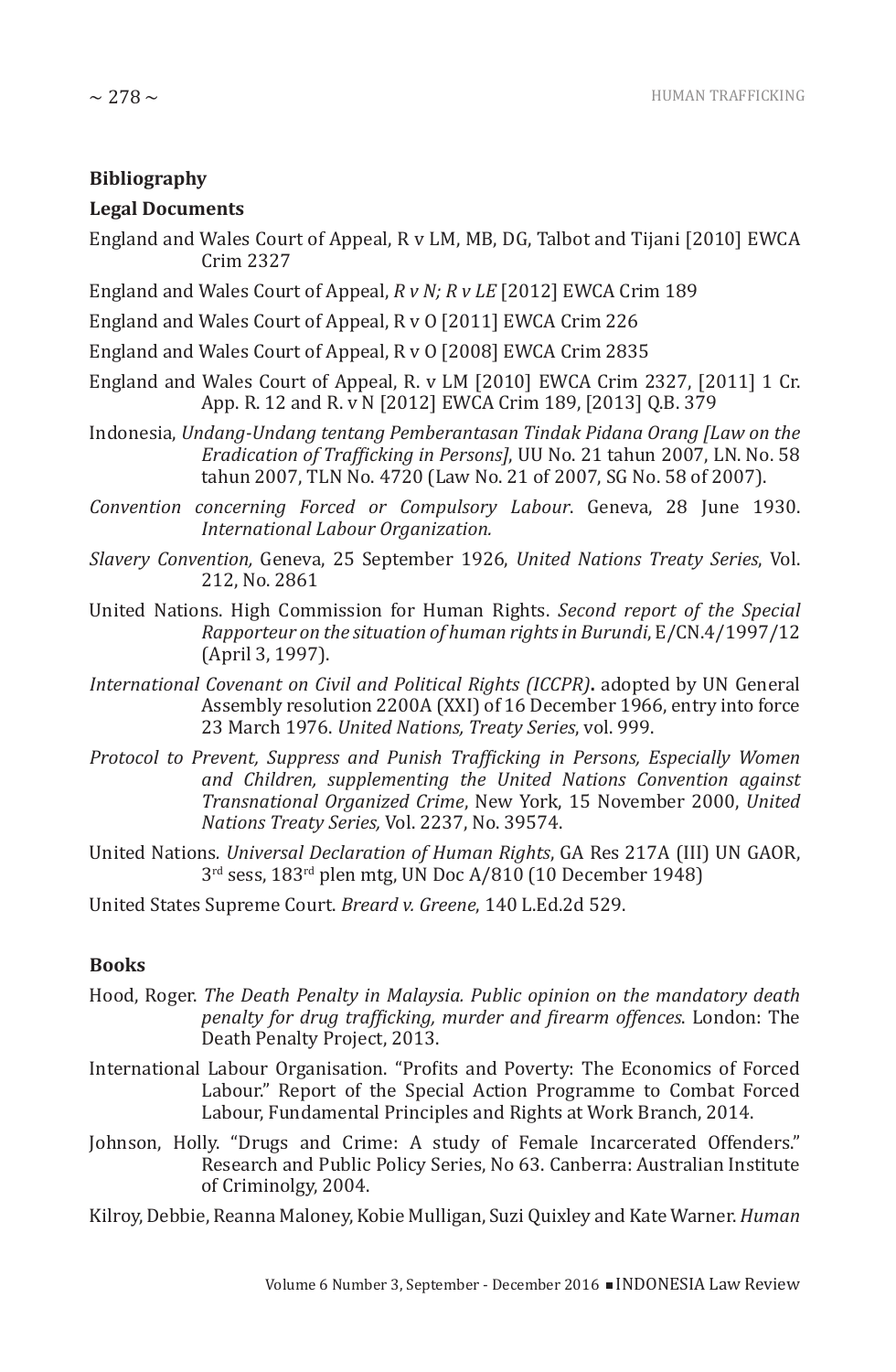*Rights in Action: A Resource for Women in Prison (and their advocates)*. Brisbane, Sisters Inside, 2009.

- Lines, Rick, Damon Barrett, and Patrick Gallahue. *Complicity or Abolition? The death penalty and international support for drug enforcement*. London: International Harm Reduction Association, 2010.
- Lines, Rick. *The Death Penalty for Drug Offences: A Violation of International Human Rights Law*. London: International Harm Reduction Association, 2007.
- MacCoun, R. J. and P. Reuter. *Drug War Heresies: Learning from Other Vices, Times and Places.* Cambridge: Cambridge University Press, 2001.
- Ministry of Defense Indonesia. *Buku Putih Pertahanan Negara 2008: Mempertahankan Tanah Air Memasuki Abad 21 [Indonesian Defense White Paper: Defending the Nation Entering the twenty-first Century]*. Jakarta: Ministry of Defense, 2008.
- UK Sentencing Council. *Drug 'Mules': Twelve Case Studies*, Office of the Sentencing Council, March, 2011.
- Wan, Wai-Yin, Don Weatherburn, Grant Wardlaw, Vasilis Sarafidis and Grant Sara. *Supply-side reduction policy and drug related harm*. Canberra: National Drug Law Enforcement Research Fund, 2014.
- Ministry of Communication and Information Indonesia (Menkominfo), *Pengarahan Presiden Republik Indonesia Pada Acara Menerima Para Peserta Rapim TNI dan Rakor POLRI Istana Negara, 29 Januari 2009 [Presidential Briefing in the Event of Reception of the Participants of TNI Leaders' Meeting and National Police Coordination Meeting, National Palace, January 29, 2009]*. Jakarta: Kementerian Komunikasi dan Informatika RI, 2009.

#### **Articles**

- Gerry, Felicity. "Let's talk about slaves…Human Trafficking: Exposing hidden victims and criminal profit and how lawyers can help end a global epidemic." *Griffith Journal of Law and Human Dignity* 3 (2015):
- Gopalan, Sandeep and Katrina Hogan. "Ethical Transnational Corporate Activity At Home And Abroad: A proposal for reforming continuous disclosure obligations in Australia and the United States." *Columbia Human Rights Law Review* 46, no. 2 (2015):
- Neumayer, Eric. "Death Penalty: the Political Foundations of the Global Trend Toward Abolition." *Human Rights Review* 9, iss. 2 (2008): 268.
- New, Stephen. "Modern slavery and the supply chain: the limits of corporate social responsibility?" *Supply Chain Management: An International Journal* 20, iss. 6 (2015): 697.
- Zerial, Natalie. "Decision No. 2-3/PUU-V/2007 [2007] (Indonesian Constitutional Court)" *Australian International Law Journal* 15 (2007): 218-26.

### **Websites**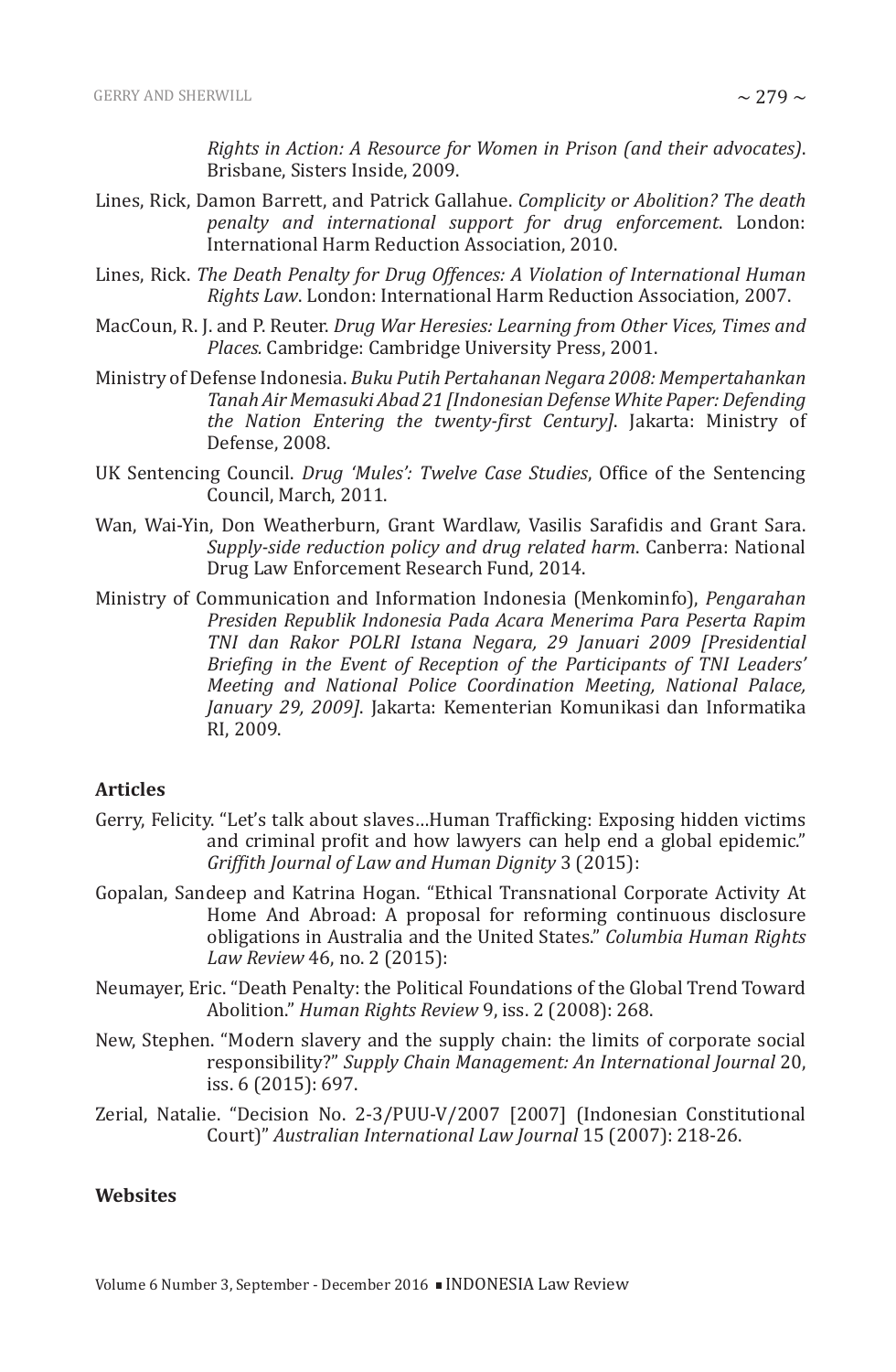- ABC News. "Bali Nine: Andrew Chan and Myuran Sukumaran executed by Indonesian firing squad." http://www.abc.net.au/news/2015-04-29/andrew-chanand-myuran-sukumaran-executed/6426654. Accessed on February 22, 2016.
- ABC News. "Mary Jane Veloso: Mother of Filipina spared from Indonesia firing squad hails 'miracle' reprieve." http://www.abc.net.au/news/2015-04-29/ mary-jane-veloso-spared-from-indonesian-firing-squad/6429262. Accessed on February 22, 2016.
- Amnesty International. "Death Sentences and Executions in 2014 (1 April 2015)." https://www.amnesty.org/en/documents/act50/0001/2015/en/. Accessed on February 22, 2016.
- Australia Attorney-General Department, "National action plan to combat human trafficking and slavery," https://www.ag.gov.au/CrimeAndCorruption/ HumanTrafficking/Documents/Trafficking-NationalActionPlanToComb atHumanTraffickingAndSlavery2015-19.pdf. Accessed on February 22, 2016.
- Australian Federal Police. "Routinely Requested Information." http://www.afp. gov.au/about-the-afp/information-publication-scheme/routinelyrequested-information. accessed February 22, 2016.
- Australian Institute of Family Studies. "Addressing women's victimisation histories in custodial settings." http://www.aifs.gov.au/acssa/pubs/issue/i13/ i<sub>13b.html</sub>. Accessed on February 22, 2016.
- Death Penalty Information Center, "Abolitionist and Retentionist Countries," http:// www.deathpenaltyinfo.org/abolitionist-and-retentionist-countries, accessed on
- Faizal, Mohamed, Mohamed Abdul Kadir and Wong Woon Kwong. "Changes to the Mandatory Death Penalty Regime - An Overview of the Changes and Some Preliminary Reflections." http://www.lawgazette.com.sg/2013- 09/842.htm. Accessed on 30 August 2015.
- Gerry, Felicity. "Trafficked Victims Suffer Doubly." http://www.cla.asn.au/News/ trafficked-women-suffer-doubly/. Accessed on February 22, 2016.
- Gill, Sarah. "AFP exposes Australians to the risk of execution in foreign countries more often than you think." The Age (Online), September 8 2015, http://www. theage.com.au/comment/the-afp-peddles-injustice-by-helping-asiandeath-penalty-states-20150902-gjdvu3.html. Accessed on February 22, 2016.
- Human Rights Watch. "UN: Freeze Funding of Iran Counter-Narcotics Efforts." 17 December 2014. https://www.hrw.org/news/2014/12/17/un-freezefunding-iran-counter-narcotics-efforts. Accessed on February 22, 2016.
- Inquirer.net. "Court orders arrest of Mary Jane Veloso's recruiters," http:// globalnation.inquirer.net/123100/court-orders-arrest-of-mary-janevelosos-recruiters#ixzz43UVAgHVT. Accessed on February 22, 2016.

International Labour Organization. "Profits and Poverty: The economics of forced labour." http://www.ilo.org/global/publications/ilo-bookstore/ order-online/books/WCMS\_243391/lang--en/index.htm. Accessed on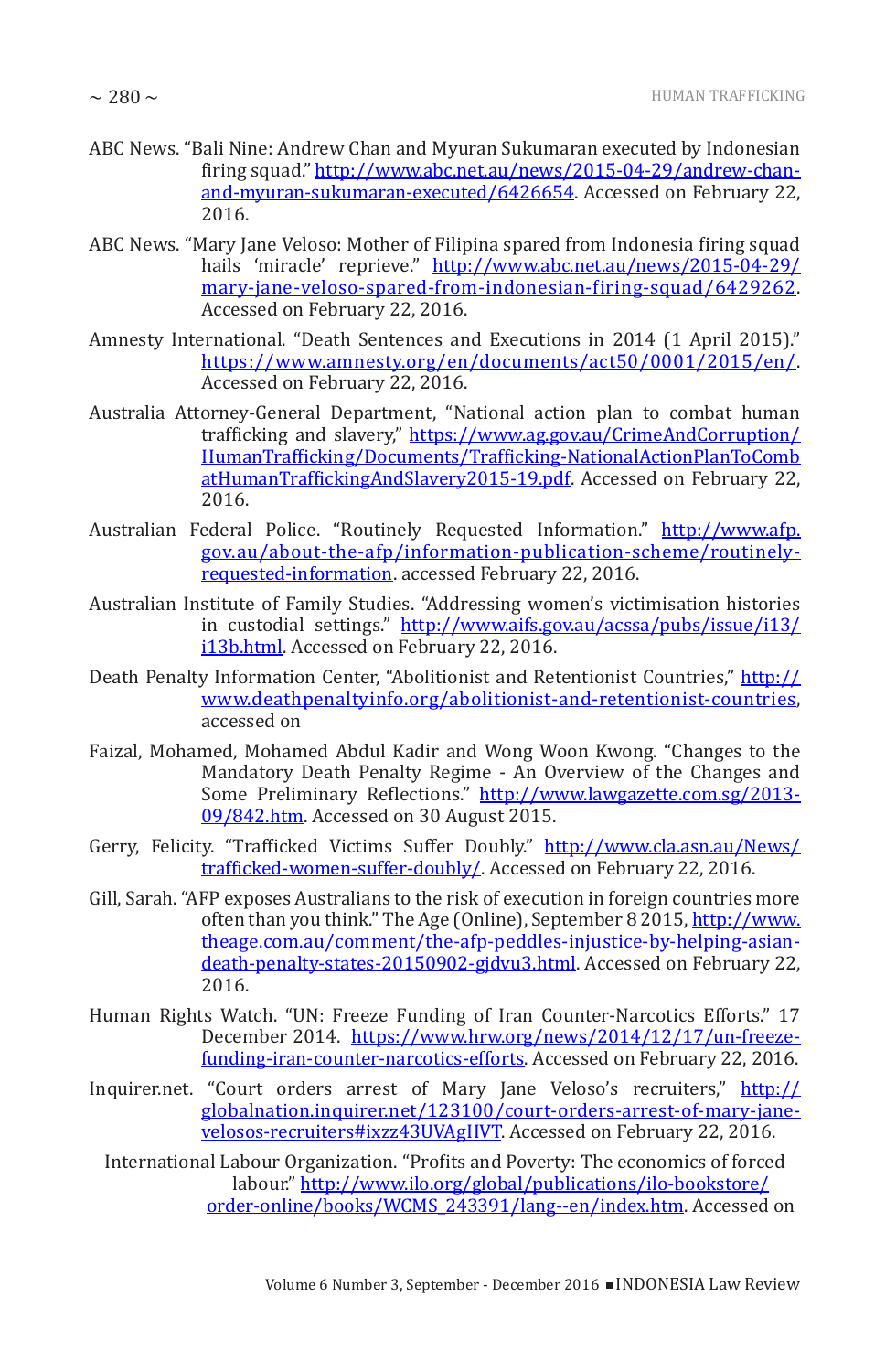## February 22, 2016.

- News.com. "Saving Mary Jane: Death-row mother's last-minute rescue was thanks to Darwin lawyer." http://www.news.com.au/lifestyle/real-life/truestories/saving-mary-jane-deathrow-mothers-lastminute-rescue-wasthanks-to-darwin-lawyer/news-story/77c48306a13c99b3412499fe7b 8042ac. Accessed on February 22, 2016.
- Organization for Security and Co-operation in Europe. "Policy and legislative recommendations towards the effective implementation of the nonpunishment provision with regard to victims of trafficking." http://<br>www.osce.org/secretariat/101002?download=true. Accessed on www.osce.org/secretariat/101002?download=true. February 22, 2016.
- Parliament of Australia. "Australian Parliamentary Inquiry into human trafficking." http://www.aph.gov.au/Parliamentary\_Business/Committees/Joint/ Law\_Enforcement/Human\_trafficking. Accessed on February 22, 2016.
- Polaris Project. "Human Trafficking an Overview." http://www.polarisproject.org/ human-trafficking/overview. Accessed February 22, 2016.
- Rappler. "DOJ approves charges vs Mary Jane Veloso's recruiters." http://www. minibalita.com/reader/4953/1/DOJ-approves-charges-vs-Mary-Jane-Veloso%2527s-recruiters. Accessed on February 22, 2016.
- Richard C. Dieter. "The Death Penalty and Human Rights: U.S. Death Penalty and International Law." Death Penalty Information Centre, http://www. deathpenaltyinfo.org/Oxfordpaper.pdf. Accessed on February 22, 2016.
- Rubinsztein-Dunlop, Sean and Jeanavive McGregor. "West African syndicates tricking Australians into risking death on drug-running missions." ABC News (Online), 5 August 2015. http://www.abc.net.au/news/2015- 08-05/vulnerable-australians-face-death-after-lured-drugsmuggling/6675360. Accessed on February 22, 2016.
- Sydney Morning Herald. "Economy 'more important' than executions: Indonesian Attorney General." http://www.smh.com.au/world/economy-moreimportant-than-executions-indonesian-attorney-general-20160113 gm51wm.html#ixzz43UU2I0J7. Accessed on February 22, 2016.
- Sydney Morning Herald. "Migrant crisis: Australia to launch anti-human trafficking and slavery strategy." http://www.smh.com.au/world/migrant-crisis/ migrant-crisis-australia-to-launch-antihuman-trafficking-and-slaverystrategy-20160321-gnnm3i#ixzz43bJcIGwy. Accessed on February 22, 2016.
- The Economist. "Which countries have the death penalty for drug smuggling?." http:// www.economist.com/blogs/economist-explains/2015/04/economistexplains-28. Accessed 25 August 2015.
- The European Business Network for Corporate Social Responsibility. "US to Develop National Action Plan Consistent with UN Guiding Principels on Business Human Rights." 1<sup>st</sup> October 2014. http://www.csreurope. org/us-develop-national-action-plan-consistent-un-guiding-principlesbusiness-human-rights#.VEYtO4oayK0. Accessed on February 22, 2016.
- The Journal. "Corporate Responsibility is more than just a bolt on says construction